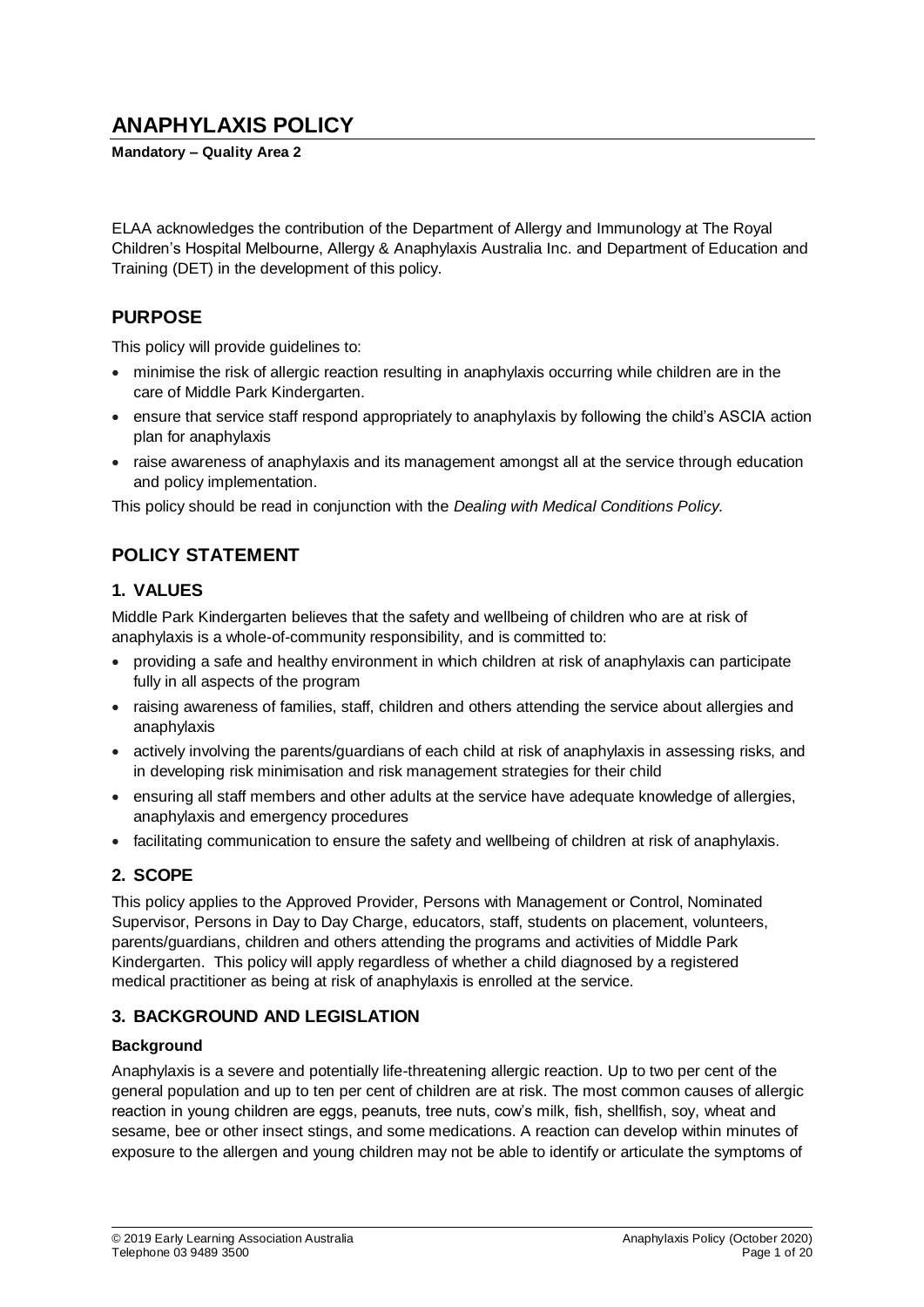anaphylaxis. With planning and training, a reaction can be treated effectively by using an adrenaline autoinjector, often called an EpiPen® or an Anapen®.

In any service that is open to the general community it is not possible to achieve a completely allergen-free environment. A range of procedures and risk minimisation strategies, including strategies to minimise the presence of allergens in the service, can reduce the risk of anaphylactic reactions.

Legislation that governs the operation of approved children's services is based on the health, safety and welfare of children, and requires that children are protected from hazards and harm. The Approved Provider will ensure that there is at least one educator on duty at all times who has current approved anaphylaxis management training in accordance with the *Education and Care Services National Regulations 2011* (Regulation 136(1) (b)). As a demonstration of duty of care and best practice, ELAA recommends all educators have current approved anaphylaxis management training (refer to *Definitions*).

Approved anaphylaxis management training is listed on the ACECQA website (refer to *Sources*).

#### **Legislation and standards**

Relevant legislation and standards include but are not limited to:

- *Education and Care Services National Law Act 2010*: Sections 167, 169
- *Education and Care Services National Regulations 2011*: Regulations 90–96, 102, 136, 137, 146, 147, 160–162, 168(2)(d), 173, 177, 181, 183, 184.
- *Health Records Act 2001* (Vic)
- *National Quality Standard*, Quality Area 2: Children's Health and Safety
- *Occupational Health and Safety Act 2004* (Vic)
- *Privacy and Data Protection Act 2014* (Vic)
- *Privacy Act 1988* (Cth)
- *Public Health and Wellbeing Act 2008* (Vic)
- *Public Health and Wellbeing Regulations 2009* (Vic)

The most current amendments to listed legislation can be found at:

- Victorian Legislation Victorian Law Today:<http://www.legislation.vic.gov.au/>
- Commonwealth Legislation ComLaw:<http://www.comlaw.gov.au/>

### **4. DEFINITIONS**

The terms defined in this section relate specifically to this policy. For commonly used terms e.g. Approved Provider, Nominated Supervisor, Regulatory Authority etc. refer to the *General Definitions* section of this manual.

**Adrenaline autoinjector:** An intramuscular injection device containing a single dose of adrenaline designed to be administered by people who are not medically trained. This device is commonly called an EpiPen® or an Anapen®. As EpiPen® and Anapen® products have different administration techniques, only one brand should be prescribed per individual and their ASCIA action plan for anaphylaxis (refer to *Definitions*) must be specific for the brand they have been prescribed.

Used adrenaline autoinjectors should be placed in a rigid sharps disposal unit or another rigid container if a sharps container is not available.

**Adrenaline autoinjector kit:** An insulated container with an unused, in-date adrenaline autoinjector, a copy of the child's ASCIA action plan for anaphylaxis, and telephone contact details for the child's parents/guardians, doctor/medical personnel and the person to be notified in the event of a reaction if the parents/guardians cannot be contacted. If prescribed, an antihistamine should also be included in the kit. Autoinjectors must be stored away from direct heat and cold.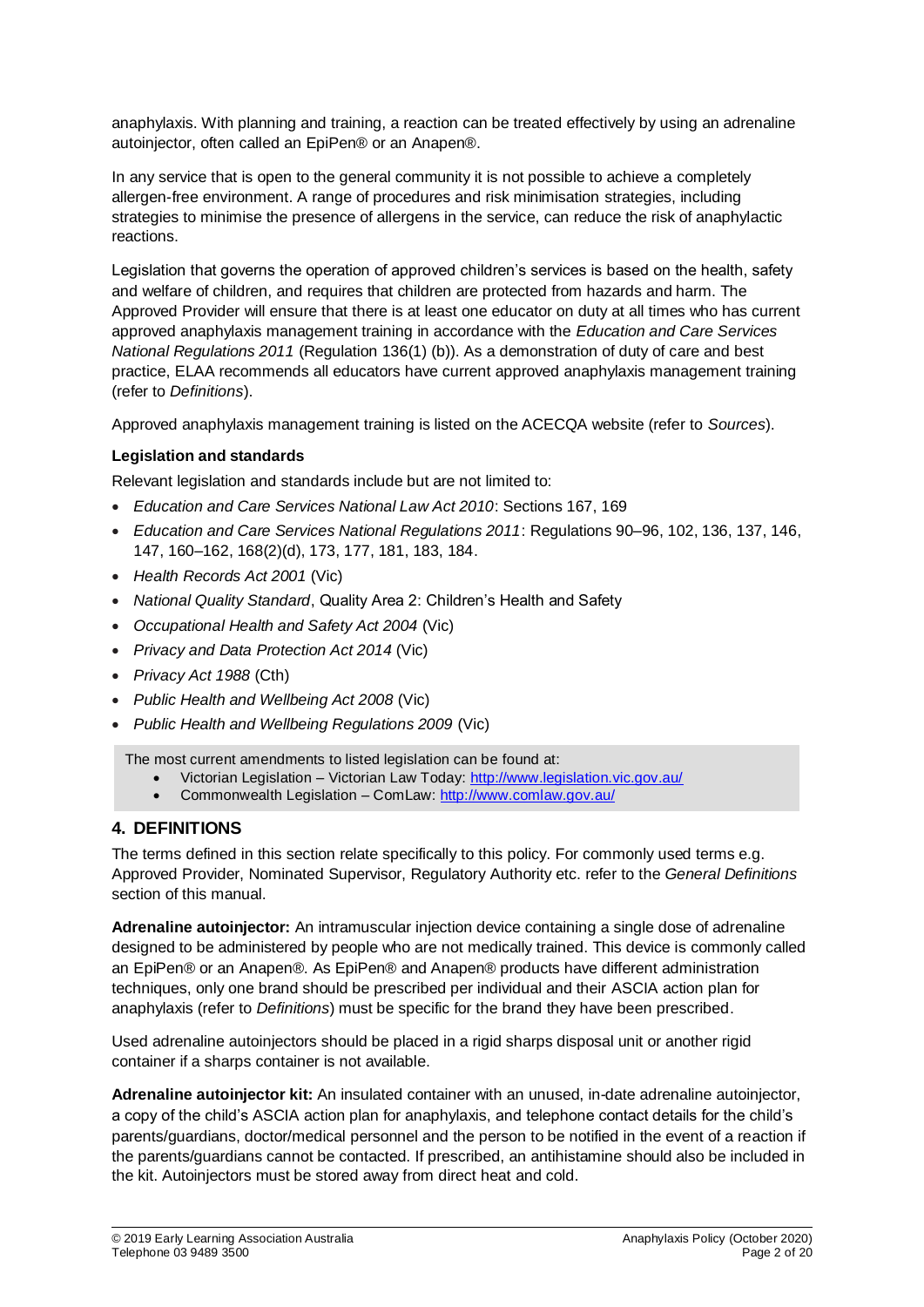**Allergen:** A substance that can cause an allergic reaction.

**Allergy:** An immune system response to something in the environment which is usually harmless, e.g.: food, pollen, dust mite. These can be ingested, inhaled, injected or absorbed.

**Allergic reaction:** A reaction to an allergen. Common signs and symptoms include one or more of the following:

#### *Mild to moderate signs & symptoms***:**

- hives or welts
- o tingling mouth
- swelling of the face, lips & eyes
- abdominal pain, vomiting and/or diarrhoea are mild to moderate symptoms; however, these are severe reactions to insects.
- *Signs & symptoms of anaphylaxis are***:**
	- o difficult/noisy breathing
	- swelling of the tongue
	- swelling/tightness in the throat
	- o difficulty talking and/or hoarse voice
	- wheeze or persistent cough
	- persistent dizziness or collapse (child pale or floppy).

**Anapen®:** A type of adrenaline autoinjector (refer to *Definitions*) containing a single dose of adrenaline. The administration technique in an Anapen® is different to that of the EpiPen®. Two strengths are available: an Anapen® and an Anapen Jr®, and each is prescribed according to a child's weight. The Anapen Jr® is recommended for a child weighing 10–20kg. An AnaPen® is recommended for use when a child weighs more than 20kg.The child's ASCIA action plan for anaphylaxis (refer to *Definitions*) must be specific for the brand they have been prescribed.

**Anaphylaxis:** A severe, rapid and potentially life-threatening allergic reaction that affects normal functioning of the major body systems, particularly the respiratory (breathing) and/or circulation systems.

**Anaphylaxis management training:** Training that includes recognition of allergic reactions, strategies for risk minimisation and risk management, procedures for emergency treatment and facilitates practise in the administration of treatment using an adrenaline autoinjector (refer to *Definitions*) trainer. Approved training is listed on the ACECQA website (refer to *Sources*).

**Approved anaphylaxis management training:** Training that is approved by the National Authority in accordance with Regulation 137(e) of the *Education and Care Services National Regulations 2011*, and is listed on the ACECQA website (refer to *Sources*).

**ASCIA action plan for anaphylaxis**: An individual medical management plan prepared and signed by the child's treating, registered medical practitioner that provides the child's name and confirmed allergies, a photograph of the child, a description of the prescribed anaphylaxis medication for that child and clear instructions on treating an anaphylactic episode. The plan must be specific for the brand of autoinjector prescribed for each child. Examples of plans specific to different adrenaline autoinjector brands are available for download on the Australasian Society of Clinical Immunology and Allergy (ASCIA) website:

[www.allergy.org.au/health-professionals/anaphylaxis-resources/ascia-action-plan-for-anaphylaxis](http://www.allergy.org.au/health-professionals/anaphylaxis-resources/ascia-action-plan-for-anaphylaxis)

**At risk child:** A child whose allergies have been medically diagnosed and who is at risk of anaphylaxis.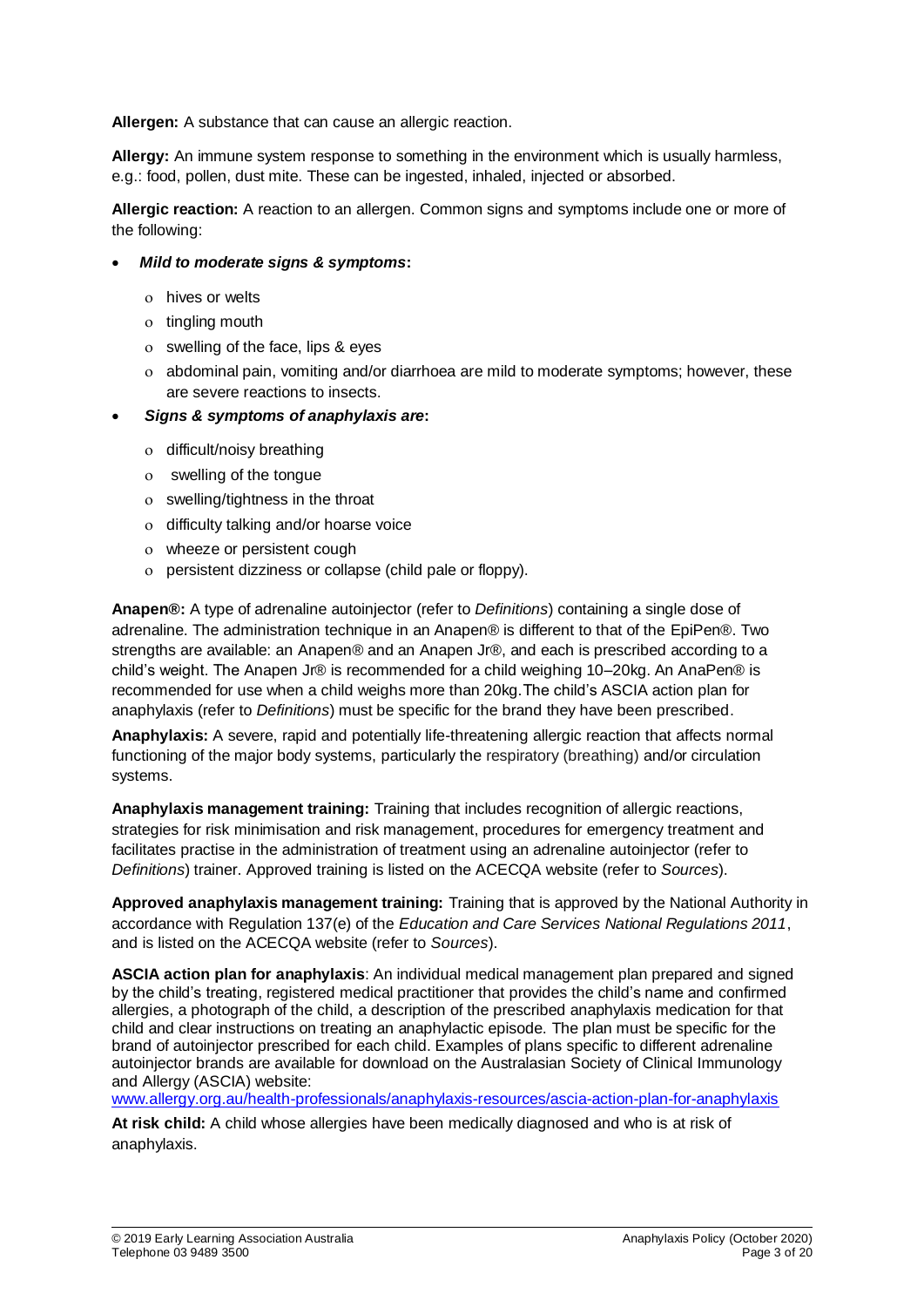**Communication plan:** A plan that forms part of the policy outlining how the service will communicate with parents/guardians and staff in relation to the policy. The communication plan also describes how parents/guardians and staff will be informed about risk minimisation plans and emergency procedures to be followed when a child diagnosed as at risk of anaphylaxis is enrolled at a service.

**Duty of care:** A common law concept that refers to the responsibilities of organisations to provide people with an adequate level of protection against harm and all reasonably foreseeable risk of injury.

**Epipen®:** A type of adrenaline autoinjector (refer to *Definitions*) containing a single dose of adrenaline which is delivered via a spring-activated needle that is concealed until administration is required. Two strengths are available: an Epipen® and an Epipen Jr®, and each is prescribed according to a child's weight. The Epipen Jr® is recommended for a child weighing 10–20kg. An Epipen® is recommended for use when a child weighs more than 20kg. The child's ASCIA action plan for anaphylaxis (refer to *Definitions*) must be specific for the brand they have been prescribed.

**First aid management of anaphylaxis course**: Accredited training in first aid management of anaphylaxis including competency in the use of an adrenaline autoinjector.

**Intolerance:** Often confused with allergy, intolerance is an adverse reaction to ingested foods or chemicals experienced by the body but not involving the immune system.

**No food sharing:** A rule/practice in which a child at risk of anaphylaxis only eats food that is supplied/permitted by their parents/quardians and does not share food with, or accept food from, any other person.

**Nominated staff member:** (In relation to this policy) a staff member nominated to be the liaison between parents/guardians of a child at risk of anaphylaxis and the Approved Provider. This person also checks regularly to ensure that the adrenaline autoinjector kit is complete and that the device itself is unused and in date, and leads practice sessions for staff who have undertaken anaphylaxis management training.

**Risk minimisation:** The practice of developing and implementing a range of strategies to reduce hazards for a child at risk of anaphylaxis, by removing, as far as is practicable, major allergen sources from the service.

**Risk minimisation plan:** A service-specific plan that documents a child's allergy, practical strategies to minimise risk of exposure to allergens at the service and details of the person/s responsible for implementing these strategies. A risk minimisation plan should be developed by the Approved Provider/Nominated Supervisor in consultation with the parents/guardians of the child at risk of anaphylaxis and service staff. The plan should be developed upon a child's enrolment or initial diagnosis, and reviewed at least annually and always on re-enrolment. A sample risk minimisation plan is provided as Attachment 3.

**Staff record:** A record which the Approved Provider of a centre-based service must keep containing information about the Nominated Supervisor, staff, volunteers and students at a service, as set out under Division 9 of the National Regulations.

### **5. SOURCES AND RELATED POLICIES**

#### **Sources**

- ACECQA provides lists of approved first aid training, approved emergency asthma management training and approved anaphylaxis management training on their website: <http://acecqa.gov.au/qualifications/requirements/first-aid-qualifications-training>
- Allergy & Anaphylaxis Australia Inc. is a not-for-profit support organisation for families of children with food-related anaphylaxis. Resources include a telephone support line and items available for sale including storybooks, and Epipen® trainers: [www.allergyfacts.org.au](http://www.allergyfacts.org.au/)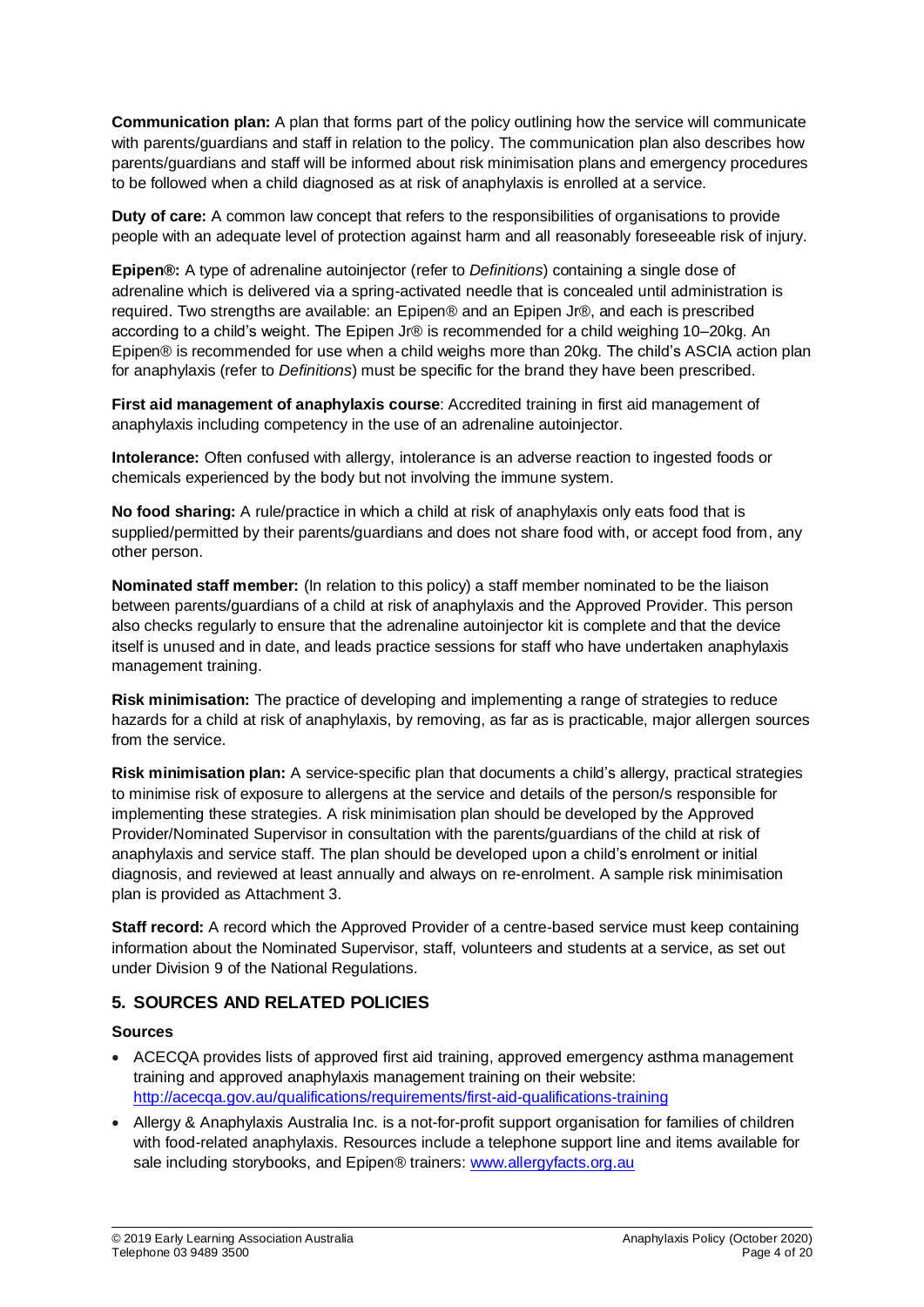- Australasian Society of Clinical Immunology and Allergy (ASCIA): [www.allergy.org.au](http://www.allergy.org.au/) provides information and resources on allergies. Action plans for anaphylaxis can be downloaded from this site. Also available is a procedure for the First Aid Treatment for anaphylaxis (refer to Attachment 4). Contact details of clinical immunologists and allergy specialists are also provided.
- Department of Education and Training (DET) provides information related to anaphylaxis and anaphylaxis training:

http://www.education.vic.gov.au/childhood/providers/regulation/Pages/anaphylaxis.aspx

 Department of Allergy and Immunology at The Royal Children's Hospital Melbourne [\(www.rch.org.au/allergy\)](http://www.rch.org.au/allergy) provides information about allergies and services available at the hospital. This department can evaluate a child's allergies and provide an adrenaline autoinjector prescription. Kids Health Info fact sheets are also available from the website, including the following:

 *Allergic and anaphylactic reactions* (July 2019): [https://www.rch.org.au/kidsinfo/fact\\_sheets/Allergic\\_and\\_anaphylactic\\_reactions/](https://www.rch.org.au/kidsinfo/fact_sheets/Allergic_and_anaphylactic_reactions/)

The Royal Children's Hospital has been contracted by the Department of Education and Training (DET) to provide an Anaphylaxis Advice & Support Line to central and regional DET staff, school principals and representatives, school staff, children's services staff and parents/guardians wanting support. The Anaphylaxis Advice & Support Line can be contacted on 1300 725 911 or 9345 4235, or by email: [carol.whitehead@rch.org.au](mailto:carol.whitehead@rch.org.au)

### **Service policies**

- *Administration of First Aid Policy*
- *Administration of Medication Policy*
- *Asthma Policy*
- *Dealing with Medical Conditions Policy*
- *Diabetes Policy*
- *Enrolment and Orientation Policy*
- *Excursions and Service Events Policy*
- *Food Safety Policy*
- *Hygiene Policy*
- *Incident, Injury, Trauma and Illness Policy*
- *Inclusion and Equity Policy*
- *Nutrition and Active Play Policy*
- *Privacy and Confidentiality Policy*
- *Supervision of Children Policy*

## **PROCEDURES**

### **The Approved Provider or Persons with Management and Control is responsible for:**

- ensuring that an anaphylaxis policy, which meets legislative requirements and includes a risk minimisation plan (refer to Attachment 3) and communication plan, is developed and displayed at the service, and reviewed regularly
- providing approved anaphylaxis management training (refer to *Definitions*) to staff as required under the National Regulations
- ensuring that at least one educator with current approved anaphylaxis management training (refer to *Definitions*) is in attendance and immediately available at all times the service is in operation (Regulations 136, 137)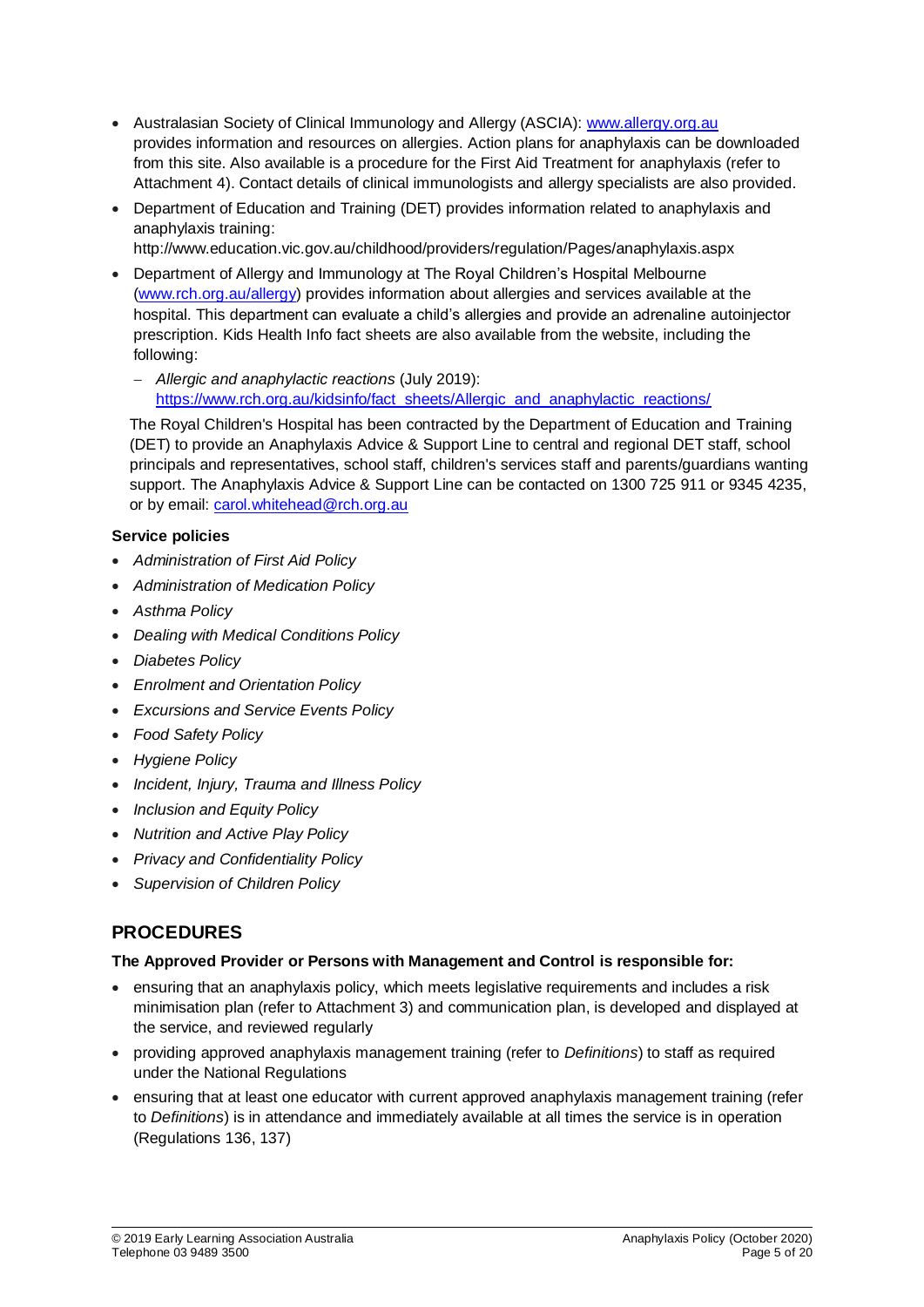- ensuring the Nominated Supervisor, educators, staff members, students and volunteers at the service are provided with a copy of the *Anaphylaxis Policy* and the *Dealing with Medical Conditions Policy*
- ensuring parents/guardians and others at the service are provided with a copy of the *Anaphylaxis Policy* and the *Dealing with Medical Conditions Policy* (Regulation 91)
- ensuring that staff practice administration of treatment for anaphylaxis using an adrenaline autoinjector trainer at least annually, and preferably quarterly, and that participation is documented on the staff record
- ensuring the details of approved anaphylaxis management training (refer to *Definitions*) are included on the staff record (refer to *Definitions*), including details of training in the use of an autoinjector (Regulations 145,146, 147)
- ensuring that parents/guardians or a person authorised in the enrolment record provide written consent to the medical treatment or ambulance transportation of a child in the event of an emergency (Regulation 161), and that this authorisation is kept in the enrolment record for each child
- ensuring that parents/guardians or a person authorised in the child's enrolment record provide written authorisation for excursions outside the service premises (Regulation 102) (refer to *Excursions and Service Events Policy*)
- identifying children at risk of anaphylaxis during the enrolment process and informing staff
- following appropriate reporting procedures set out in the *Incident, Injury, Trauma and Illness Policy* in the event that a child is ill, or is involved in a medical emergency or an incident at the service that results in injury or trauma.

#### **In services where a child diagnosed as at risk of anaphylaxis is enrolled, the Approved Provider is also responsible for:**

- displaying a notice prominently at the service stating that a child diagnosed as at risk of anaphylaxis is being cared for and/or educated by the service (Regulation 173(2)(f))
- ensuring the *Enrolment checklist for children diagnosed as at risk of anaphylaxis* (refer to Attachment 2) is completed
- ensuring an ASCIA action plan for anaphylaxis, risk management plan (refer to Attachment 3) and communications plan are developed for each child at the service who has been medically diagnosed as at risk of anaphylaxis, in consultation with that child's parents/guardians and with a registered medical practitioner (Attachment 3)
- ensuring that all children diagnosed as at risk of anaphylaxis have details of their allergy, their ASCIA action plan for anaphylaxis and their risk minimisation plan filed with their enrolment record (Regulation 162)
- ensuring a medication record is kept for each child to whom medication is to be administered by the service (Regulation 92)
- ensuring parents/guardians of all children at risk of anaphylaxis provide an unused, in-date adrenaline autoinjector at all times their child is attending the service. Where this is not provided, children will be unable to attend the service
- ensuring that the child's ASCIA action plan for anaphylaxis is specific to the brand of adrenaline autoinjector prescribed by the child's medical practitioner
- implementing a procedure for first aid treatment for anaphylaxis consistent with current national recommendations (refer to Attachment 4) and ensuring all staff are aware of the procedure
- ensuring adequate provision and maintenance of adrenaline autoinjector kits (refer to *Definitions*)
- ensuring the expiry date of the adrenaline autoinjector is checked regularly and replaced when required and the liquid in the Epipen/Epipen Jnr is clear
- ensuring that a sharps disposal unit is available at the service for the safe disposal of used adrenaline autoinjectors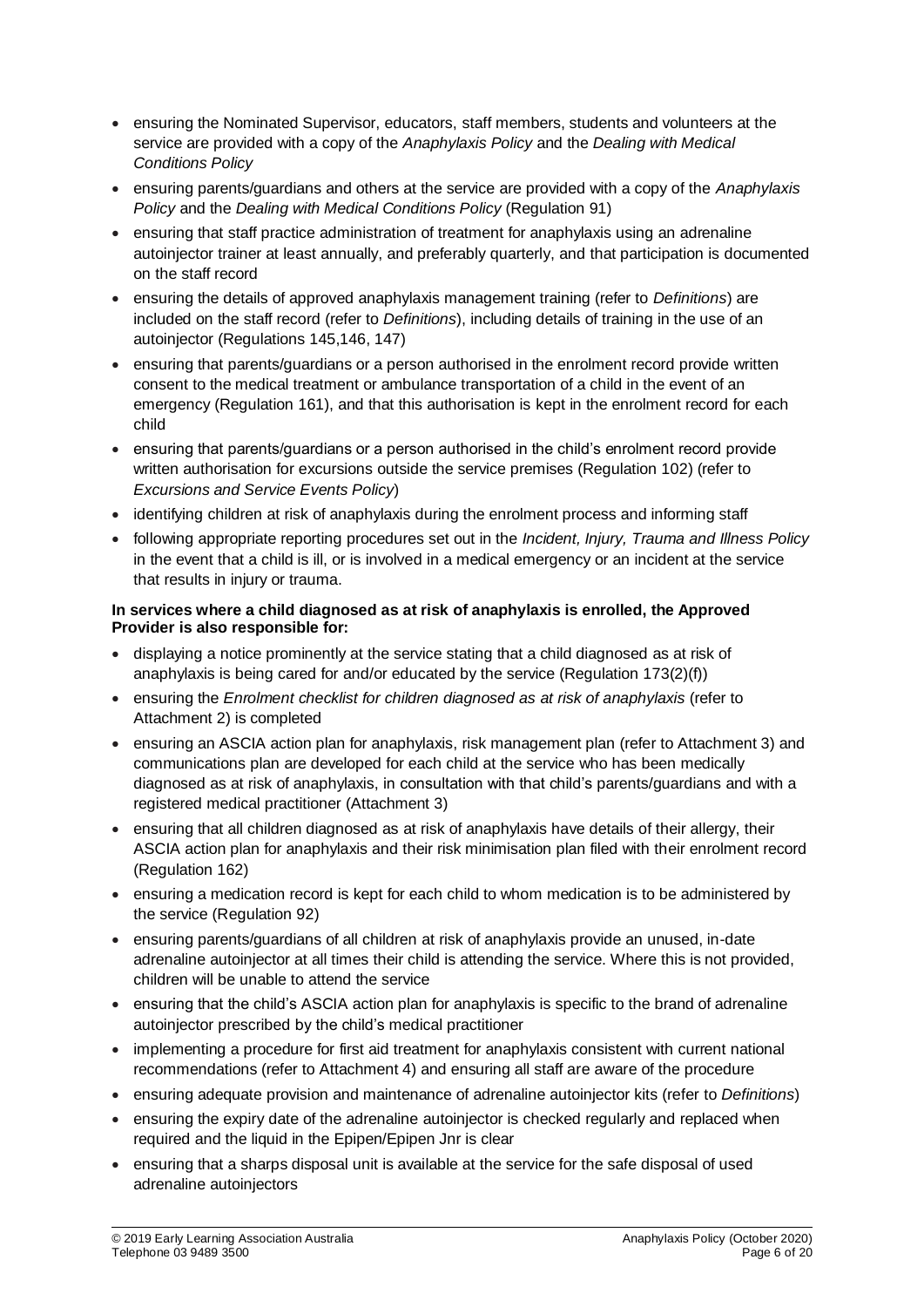- implementing a communication plan and encouraging ongoing communication between parents/guardians and staff regarding the current status of the child's allergies, this policy and its implementation (Regulation 90 (c) (iv A-B))
- identifying and minimising allergens (refer to *Definitions*) at the service, where possible
- ensuring measures are in place to prevent cross-contamination of any food given to children diagnosed as at risk of anaphylaxis (refer to *Nutrition and Active Play Policy* and *Food Safety Policy*)
- ensuring that children at risk of anaphylaxis are not discriminated against in any way
- ensuring that children at risk of anaphylaxis can participate in all activities safely and to their full potential
- immediately communicating any concerns with parents/guardians regarding the management of children diagnosed as at risk of anaphylaxis attending the service
- ensuring that medication is not administered to a child at the service unless it has been authorised and administered in accordance with Regulations 95 and 96 (refer to *Administration of Medication Policy* and *Dealing with Medical Conditions Policy*)
- ensuring that parents/guardians of a child and emergency services are notified as soon as is practicable if medication has been administered to that child in an anaphylaxis emergency without authorisation from a parent/guardian or authorised nominee (Regulation 94)
- ensuring that a medication record is kept that includes all details required by Regulation 92(3) for each child to whom medication is to be administered
- ensuring that written notice is given to a parent/guardian as soon as is practicable if medication is administered to a child in the case of an emergency
- responding to complaints and notifying Department of Education and Training, in writing and within 24 hours, of any incident or complaint in which the health, safety or wellbeing of a child may have been at risk
- displaying the Australasian Society of Clinical Immunology and Allergy (ASCIA) (refer to *Sources*) generic poster *Action Plan for Anaphylaxis* in key locations at the service
- displaying Ambulance Victoria's *AV How to Call Card* (refer to *Definitions*) near all service telephones
- complying with the risk minimisation procedures outlined in Attachment 1
- ensuring that educators/staff who accompany children at risk of anaphylaxis outside the service carry a fully equipped adrenaline autoinjector kit (refer to *Definitions*) along with the ASCIA action plan for anaphylaxis for each child diagnosed as at risk of anaphylaxis.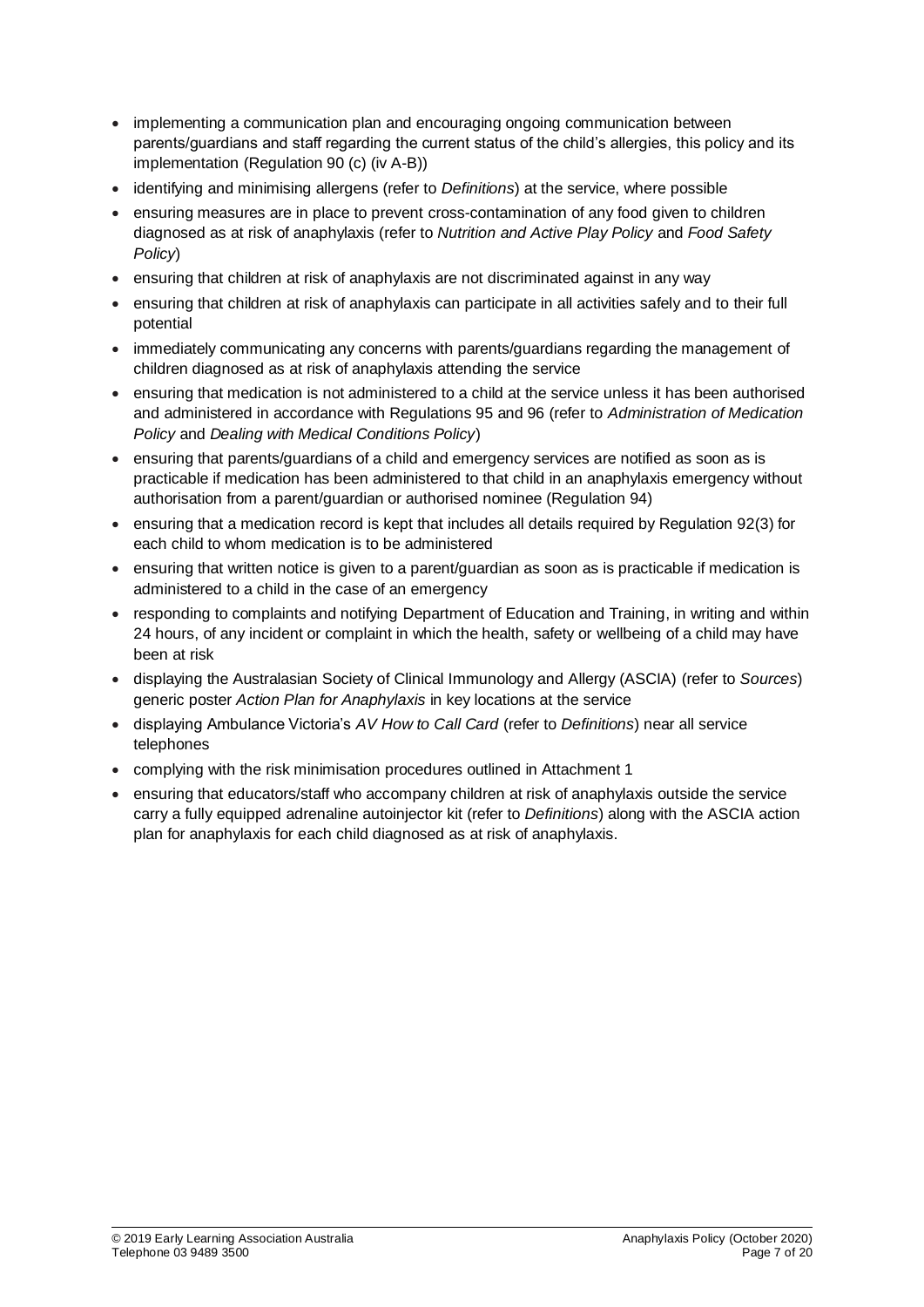#### **Risk assessment**

The National Law and National Regulations do not require a service to maintain a stock of adrenaline autoinjectors at the service premises to use in an emergency. However, ELAA recommends that the Approved Provider undertakes a risk assessment in consultation with the Nominated Supervisor and other educators, to inform a decision on whether the service should carry its own supply of these devices. This decision will also be informed by considerations such as distance to the nearest medical facility and response times required for ambulance services to reach the service premises etc.

If the Approved Provider decides that the service should maintain its own supply of adrenaline autoinjectors, it is the responsibility of the Approved Provider to ensure that:

- adequate stock of the adrenaline autoinjector is on hand, and that it is unused and in date
- appropriate procedures are in place to define the specific circumstances under which the device supplied by the service will be used
- the autoinjector is administered in accordance with the written instructions provided on it and with the generic ASCIA action plan for anaphylaxis
- the service follows the procedures outlined in the *Administration of Medication Policy*, which explains the steps to follow when medication is administered to a child in an emergency
- parents/guardians are informed that the service maintains a supply of adrenaline autoinjectors, of the brand that the service carries and of the procedures for the use of these devices in an emergency.

#### **The Nominated Supervisor or Person in Day to Day Control is responsible for:**

- ensuring the *Enrolment checklist for children diagnosed as at risk of anaphylaxis* (refer to Attachment 2) is completed
- ensuring that all educators' approved first aid qualifications, anaphylaxis management training and emergency asthma management training are current, meet the requirements of the National Act (Section 169(4)) and National Regulations (Regulation 137), and are approved by ACECQA (refer to *Sources*)
- ensuring that medication is not administered to a child at the service unless it has been authorised and administered in accordance with Regulations 95 and 96 (refer to *Administration of Medication Policy* and *Dealing with Medical Conditions Policy*)
- ensuring that parents/guardians of a child and emergency services are notified as soon as is practicable if medication has been administered to that child in an anaphylaxis emergency without authorisation from a parent/guardian or authorised nominee (Regulation 94)
- ensuring educators and staff are aware of the procedures for first aid treatment for anaphylaxis (refer to Attachment 4)
- ensuring an adrenaline autoinjector kit (refer to *Definitions*) is taken on all excursions and other offsite activities (refer to *Excursions and Service Events Policy*)
- compiling a list of children at risk of anaphylaxis and placing it in a secure but readily accessible location known to all staff. This should include the ASCIA action plan for anaphylaxis for each child
- ensuring that all staff, including casual and relief staff, are aware of children diagnosed as at risk of anaphylaxis, their allergies and symptoms, and the location of their adrenaline autoinjector kits and ASCIA action plans for anaphylaxis
- ensuring measures are in place to prevent cross-contamination of any food given to children diagnosed as at risk of anaphylaxis (refer to *Nutrition and Active Play Policy* and *Food Safety Policy*)
- organising anaphylaxis management information sessions for parents/guardians of children enrolled at the service, where appropriate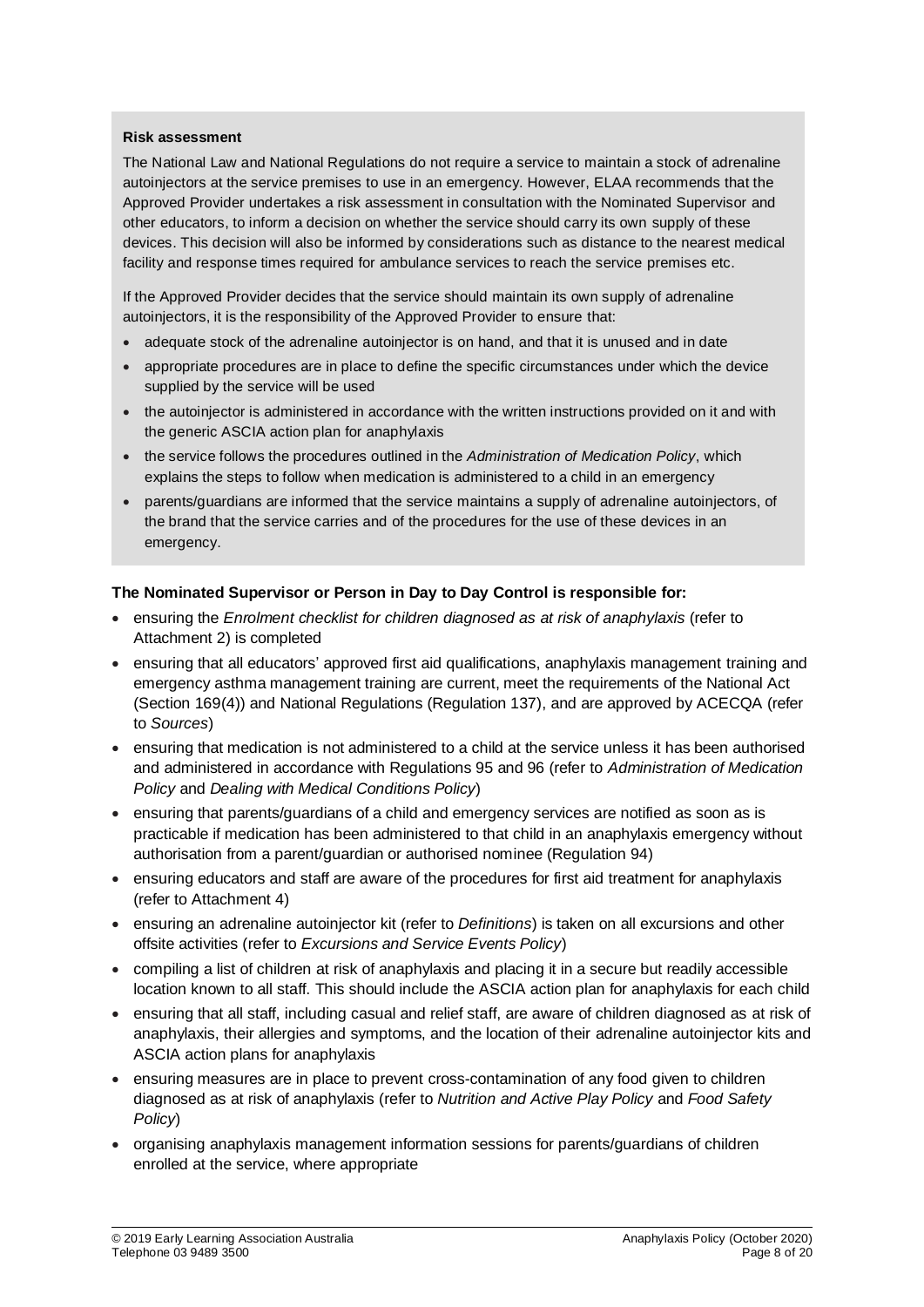- ensuring that all persons involved in the program, including parents/guardians, volunteers and students on placement are aware of children diagnosed as at risk of anaphylaxis
- ensuring programmed activities and experiences take into consideration the individual needs of all children, including children diagnosed as at risk of anaphylaxis
- following the child's ASCIAS action plan for anaphylaxis in the event of an allergic reaction, which may progress to an anaphylactic episode
- practising the administration of an adrenaline autoinjector using an autoinjector trainer and 'anaphylaxis scenarios' on a regular basis, at least annually and preferably quarterly
- ensuring staff dispose of used adrenaline autoinjectors appropriately in the sharps disposal unit provided at the service by the Approved Provider
- ensuring that the adrenaline autoinjector kit is stored in a location that is known to all staff, including casual and relief staff, is easily accessible to adults both indoors and outdoors (not locked away) but inaccessible to children, and away from direct sources of heat and cold
- ensuring that parents/guardians or an authorised person named in the child's enrolment record provide written authorisation for children to attend excursions outside the service premises (Regulation 102) (refer to *Excursions and Service Events Policy*)
- providing information to the service community about resources and support for managing allergies and anaphylaxis
- complying with the risk minimisation procedures outlined in Attachment 1.

### **Educators and other staff are responsible for:**

- reading and complying with the *Anaphylaxis Policy* and the *Dealing with Medical Conditions Policy*
- maintaining current approved anaphylaxis management qualifications (refer to *Definitions*)
- practising the administration of an adrenaline autoinjector using an autoinjector trainer and 'anaphylaxis scenarios' on a regular basis, at least annually and preferably quarterly
- ensuring they are aware of the procedures for first aid treatment for anaphylaxis (refer to Attachment 4)
- completing the *Enrolment checklist for children diagnosed as at risk of anaphylaxis* (refer to Attachment 2) with parents/guardians
- knowing which children are diagnosed as at risk of anaphylaxis, their allergies and symptoms, and the location of their adrenaline autoinjector kits and medical management action plans
- identifying and, where possible, minimising exposure to allergens (refer to *Definitions*) at the service
- following procedures to prevent the cross-contamination of any food given to children diagnosed as at risk of anaphylaxis (refer to *Nutrition and Active Play Policy* and *Food Safety Policy*)
- assisting with the development of a risk minimisation plan (refer to Attachment 3) for children diagnosed as at risk of anaphylaxis at the service
- following the child's ASCIA action plan for anaphylaxis in the event of an allergic reaction, which may progress to an anaphylactic episode
- disposing of used adrenaline autoinjectors in the sharps disposal unit provided at the service by the Approved Provider
- following appropriate first aid procedures in the event that a child who has not been diagnosed as at risk of anaphylaxis appears to be having an anaphylactic episode (refer to Attachment 4)
- informing the Approved Provider and the child's parents/guardians following an anaphylactic episode
- taking the adrenaline autoinjector kit (refer to *Definitions*) for each child at risk of anaphylaxis on excursions or to other offsite service events and activities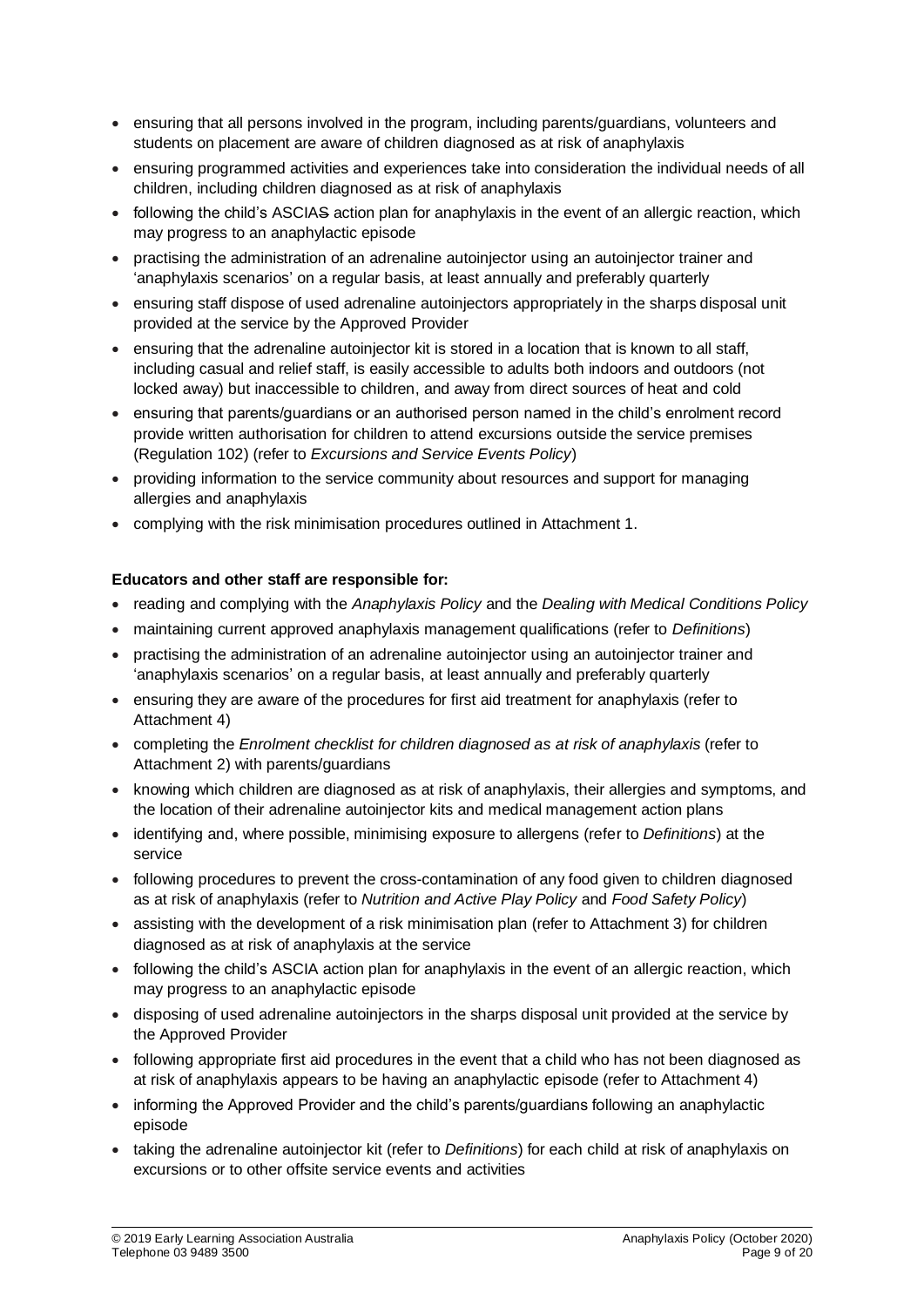- providing information to the service community about resources and support for managing allergies and anaphylaxis
- complying with the risk minimisation procedures outlined in Attachment 1
- contacting parents/guardians immediately if an unused, in-date adrenaline autoinjector has not been provided to the service for a child diagnosed as at risk of anaphylaxis. Where this is not provided, children will be unable to attend the service
- discussing with parents/guardians the requirements for completing the enrolment form and medication record for their child
- consulting with the parents/guardians of children diagnosed as at risk of anaphylaxis in relation to the health and safety of their child, and communicating any concerns
- ensuring that children diagnosed as at risk of anaphylaxis are not discriminated against in any way and are able to participate fully in all activities.

### **Parents/guardians of a child at risk of anaphylaxis are responsible for:**

- informing staff, either on enrolment or on initial diagnosis, of their child's allergies
- completing all details on the child's enrolment form, including medical information and written authorisations for medical treatment, ambulance transportation and excursions outside the service premises
- assisting the Approved Provider and staff to develop an anaphylaxis risk minimisation plan (refer to Attachment 3)
- providing staff with an ASCIA action plan for anaphylaxis signed by a registered medical practitioner and with written consent to use medication prescribed in line with this action plan
- providing staff with an unused, in-date and complete adrenaline autoinjector kit
- ensuring that the child's ASCIA action plan for anaphylaxis is specific to the brand of adrenaline autoinjector prescribed by the child's medical practitioner
- regularly checking the adrenaline autoinjector's expiry date and colour of Epipen adrenaline
- assisting staff by providing information and answering questions regarding their child's allergies
- notifying staff of any changes to their child's allergy status and providing a new anaphylaxis medical management action plan in accordance with these changes
- communicating all relevant information and concerns to staff, particularly in relation to the health of their child
- complying with the service's policy where a child who has been prescribed an adrenaline autoinjector is not permitted to attend the service or its programs without that device
- complying with the risk minimisation procedures outlined in Attachment 1
- ensuring they are aware of the procedures for first aid treatment for anaphylaxis (refer to Attachment 4).

### **Parents/guardians are responsible for:**

- reading and complying with this policy and all procedures, including those outlined in Attachment 1
- bringing relevant issues and concerns to the attention of both staff and the Approved Provider

### **Volunteers and students, while at the service, are responsible for following this policy and its procedures.**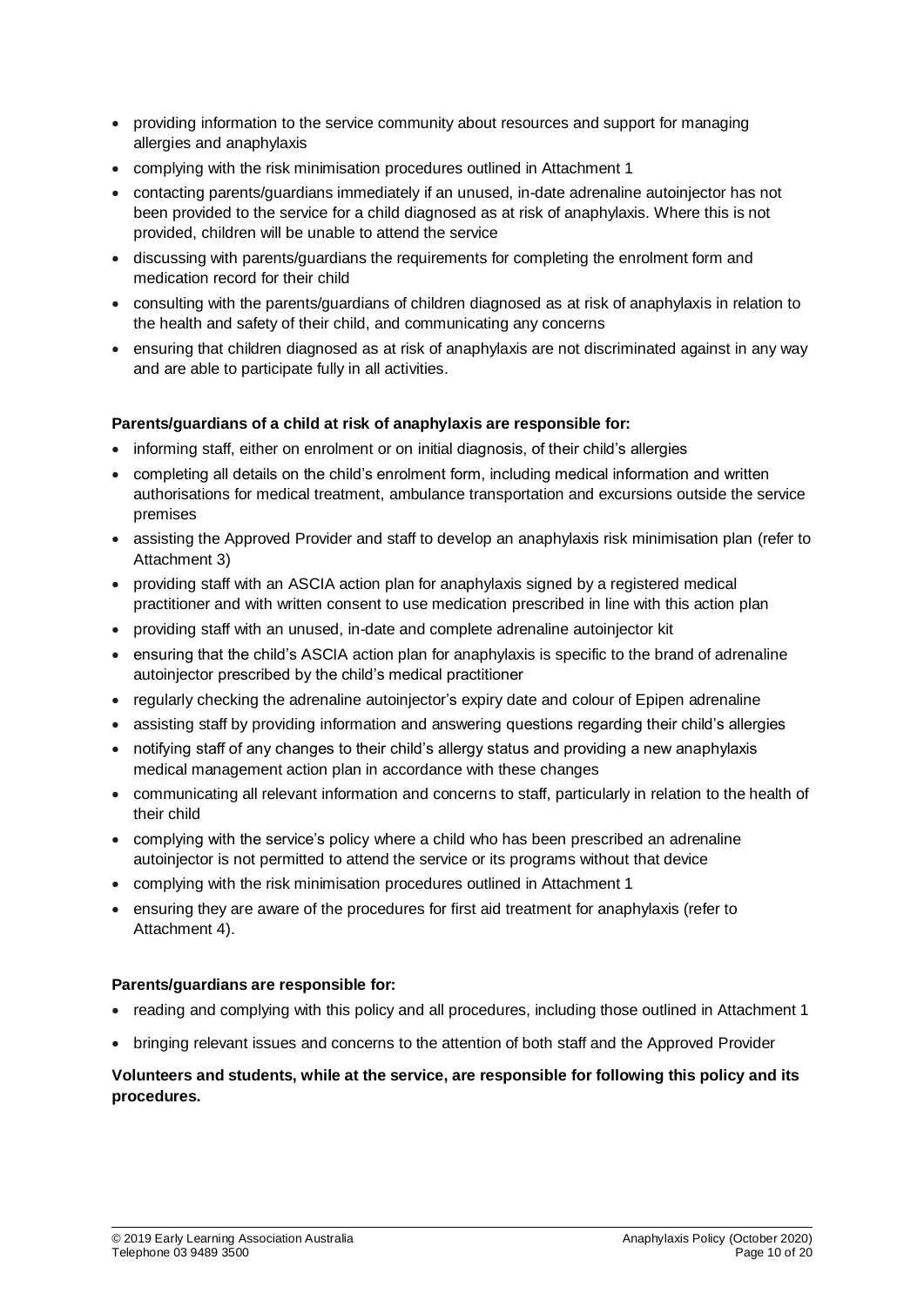## **EVALUATION**

In order to assess whether the values and purposes of the policy have been achieved, the Approved Provider will:

- selectively audit enrolment checklists (for example, annually) to ensure that documentation is current and complete
- regularly seek feedback from everyone affected by the policy regarding its effectiveness
- monitor the implementation, compliance, complaints and incidents in relation to this policy
- keep the policy up to date with current legislation, research, policy and best practice
- revise the policy and procedures as part of the service's policy review cycle or following an anaphylactic episode at the service, or as otherwise required
- notify parents/guardians at least 14 days before making any changes to this policy or its procedures.

## **ATTACHMENTS**

- Attachment 1: Risk minimisation procedures
- Attachment 2: Enrolment checklist for children diagnosed as at risk of anaphylaxis
- Attachment 3: Sample risk minimisation plan
- Attachment 4: First Aid Treatment for Anaphylaxis download from the Australasian Society of Clinical Immunology and Allergy:

<http://www.allergy.org.au/health-professionals/anaphylaxis-resources/first-aid-for-anaphylaxis>

## **AUTHORISATION**

This policy was adopted by the Approved Provider of Middle Park Kindergarten on 5/11/21

## **REVIEW DATE: NOVEMBER 2023**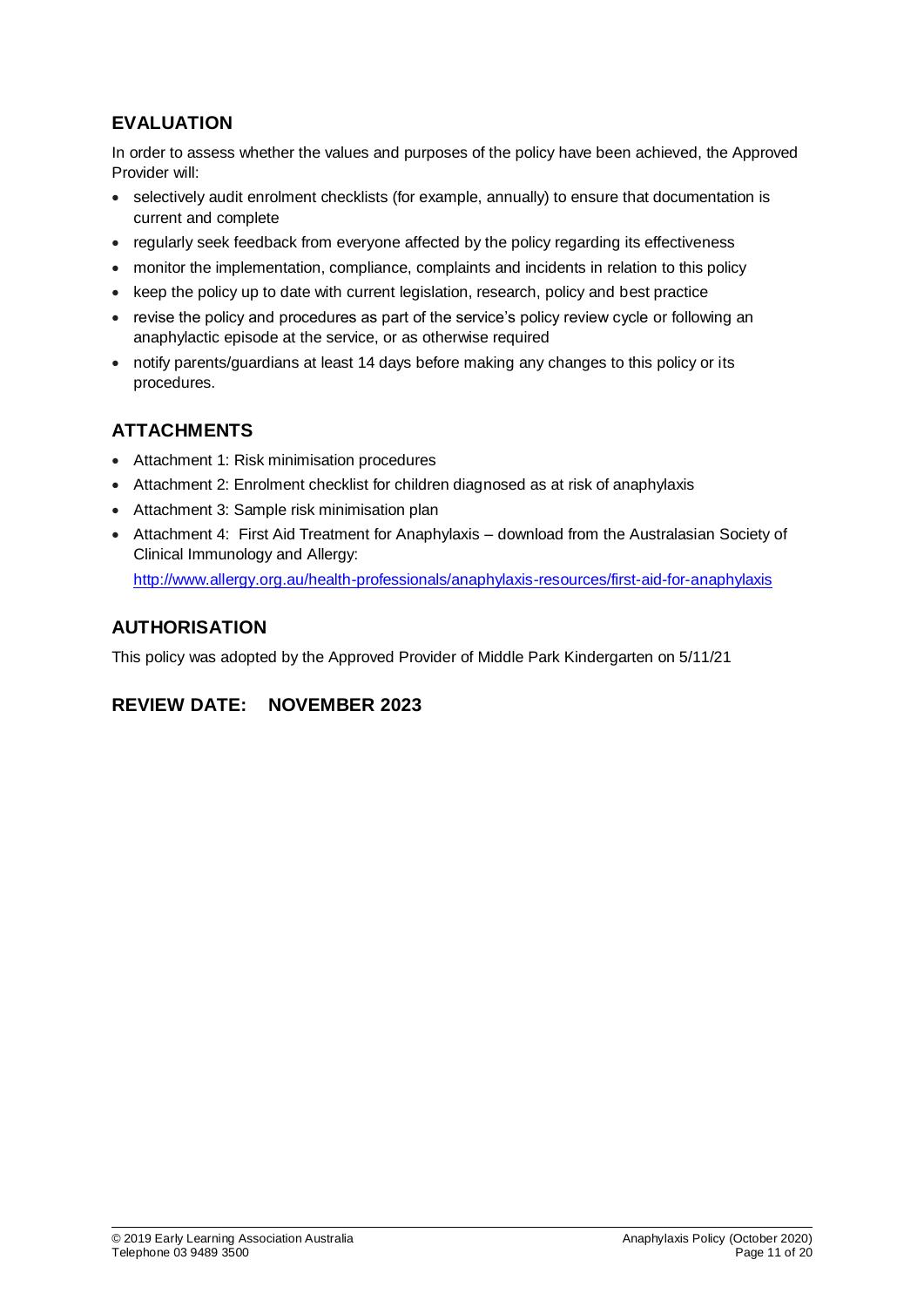## **ATTACHMENT 1 Risk minimisation procedures**

The following procedures should be developed in consultation with the parents/guardians of children in the service who have been diagnosed as at risk of anaphylaxis, and implemented to protect those children from accidental exposure to allergens. These procedures should be regularly reviewed to identify any new potential for accidental exposure to allergens.

### **In relation to the child diagnosed as at risk of anaphylaxis:**

- the child should only eat food that has been specifically prepared for him/her. Some parents/guardians may choose to provide all food for their child
- ensure there is no food sharing (refer to *Definitions*), or sharing of food utensils or containers at the service
- where the service is preparing food for the child:
	- ensure that it has been prepared according to the instructions of parents/guardians
	- parents/guardians are to check and approve the instructions in accordance with the risk minimisation plan
- bottles, other drinks, lunch boxes and all food provided by parents/guardians should be clearly labelled with the child's name
- consider placing a severely allergic child away from a table with food allergens. However, be mindful that children with allergies should not be discriminated against in any way and should be included in all activities
- provide an individual high chair for very young children to minimise the risk of cross-contamination of food
- where a child diagnosed as at risk of anaphylaxis is allergic to milk, ensure that non-allergic children are closely supervised when drinking milk/formula from bottles/cups and that these bottles/cups are not left within reach of children
- ensure appropriate supervision of the child diagnosed as at risk of anaphylaxis on special occasions such as excursions and other service events
- children diagnosed as at risk of anaphylaxis who are allergic to insect/sting bites should wear shoes and long-sleeved, light-coloured clothing while at the service.

### **In relation to other practices at the service:**

- ensure tables, high chairs and bench tops are thoroughly cleaned after every use
- ensure that all children and adults wash hands upon arrival at the service, and before and after eating
- supervise all children at meal and snack times, and ensure that food is consumed in specified areas. To minimise risk, children should not move around the service with food
- do not use food of any kind as a reward at the service
- ensure that children's risk minimisation plans inform the service's food purchases and menu planning
- ensure that staff and volunteers who are involved in food preparation and service undertake measures to prevent cross-contamination of food during the storage, handling, preparation and serving of food, including careful cleaning of food preparation areas and utensils (refer to *Food Safety Policy*)
- request that all parents/guardians avoid bringing food to the service that contains specified allergens or ingredients as outlined in the risk minimisation plans of children diagnosed as at risk of anaphylaxis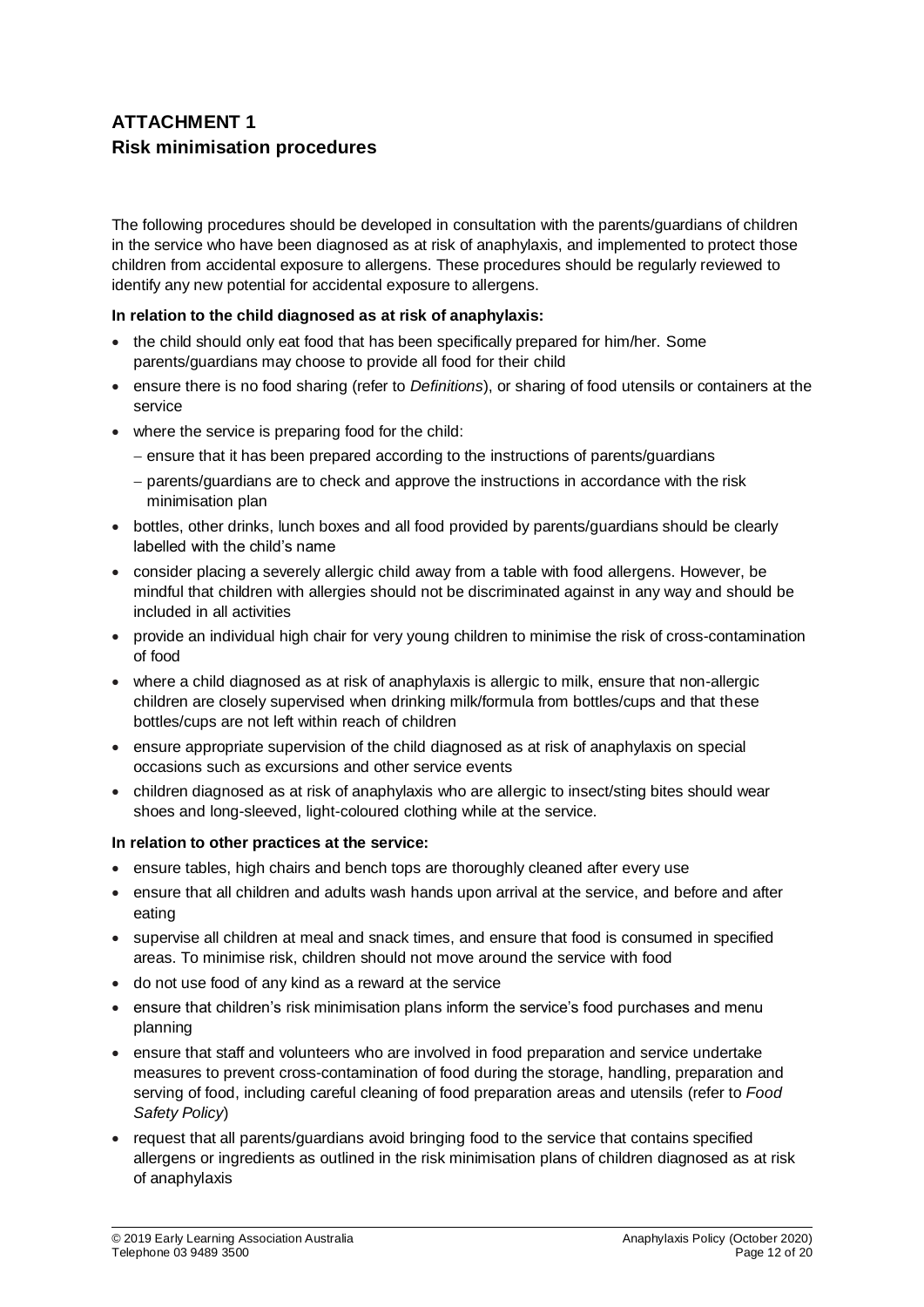- restrict the use of food and food containers, boxes and packaging in crafts, cooking and science experiments, according to the allergies of children at the service
- ensure staff discuss the use of foods in children's activities with parents/guardians of at risk children. Any food used at the service should be consistent with the risk management plans of children diagnosed as at risk of anaphylaxis
- ensure that garden areas are kept free from stagnant water and plants that may attract biting insects.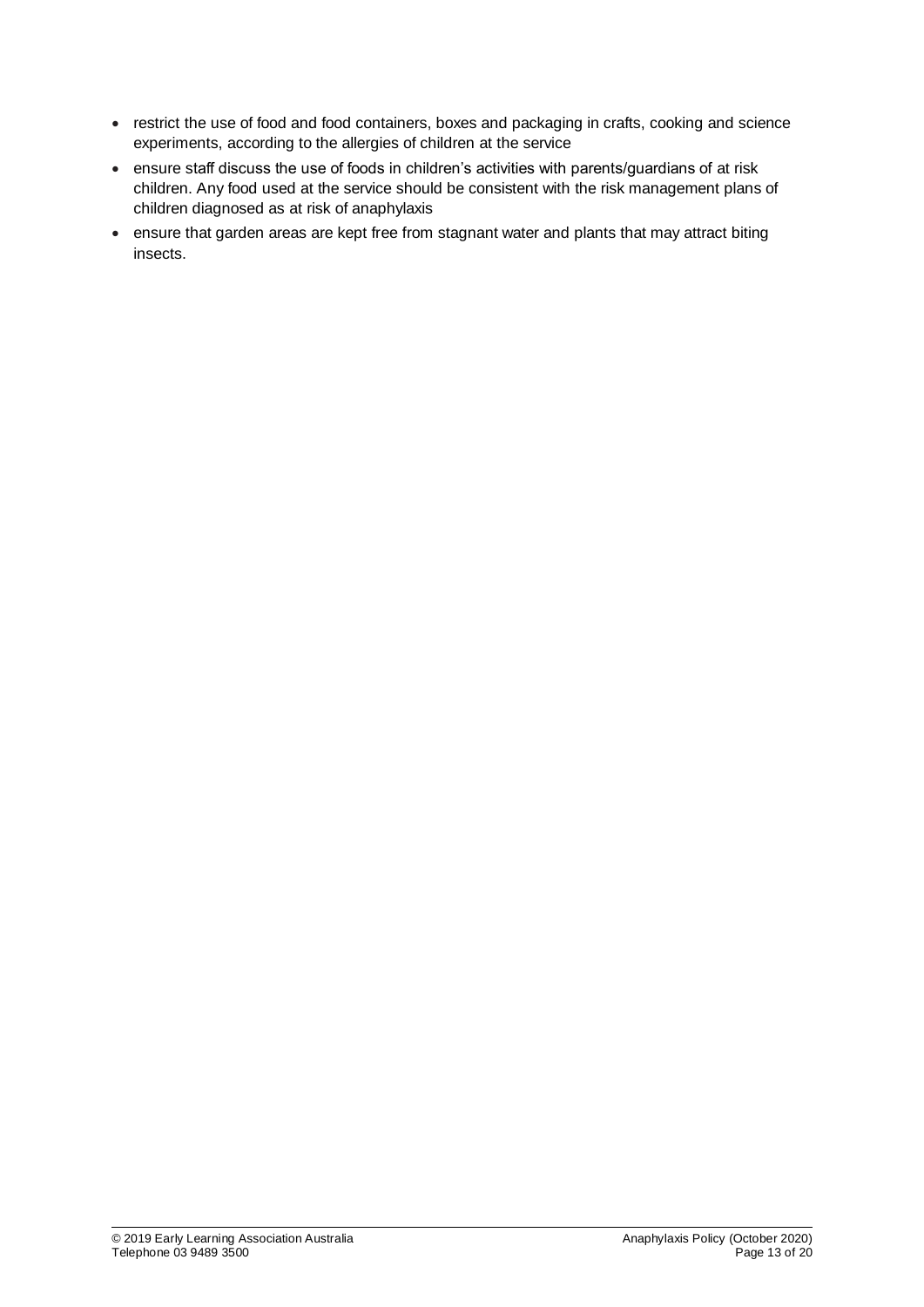## **ATTACHMENT 2**

## **Enrolment checklist for children diagnosed as at risk of anaphylaxis**

- $\Box$  A risk minimisation plan is completed in consultation with parents/guardians prior to the attendance of the child at the service, and is implemented including following procedures to address the particular needs of each child diagnosed as at risk of anaphylaxis.
- $\Box$  Parents/guardians of a child diagnosed as at risk of anaphylaxis have been provided with a copy of the service's *Anaphylaxis Policy* and *Dealing with Medical Conditions Policy.*
- All parents/guardians are made aware of the service's *Anaphylaxis Policy*.
- $\Box$  An ASCIA action plan for anaphylaxis for the child is completed and signed by the child's registered medical practitioner and is accessible to all staff.
- $\Box$  A copy of the child's ASCIA action plan for anaphylaxis is included in the child's adrenaline autoinjector kit (refer to *Definitions*).
- $\Box$  An adrenaline autoinjector (within a visible expiry date) is available for use at all times the child is being educated and cared for by the service.
- $\Box$  An adrenaline autoinjector is stored in an insulated container (adrenaline autoinjector kit) in a location easily accessible to adults both indoors and outdoors (not locked away) but inaccessible to children, and away from direct sources of heat and cold.
- $\Box$  All staff, including casual and relief staff, are aware of the location of each adrenaline autoinjector kit which includes each child's ASCIA action plan for anaphylaxis.
- All staff have undertaken approved anaphylaxis management training (refer to *Definitions*), which includes strategies for anaphylaxis management, risk minimisation, recognition of allergic reactions and emergency first aid treatment. Details regarding qualifications are to be recorded on the staff record (refer to *Definitions*).
- $\Box$  All staff have undertaken practise with an autoinjector trainer at least annually and preferably quarterly. Details regarding participation in practice sessions are to be recorded on the staff record (refer to *Definitions*).
- $\Box$  A procedure for first aid treatment for anaphylaxis is in place and all staff understand it (refer to Attachment 4).
- Contact details of all parents/guardians and authorised nominees are current and accessible.
- Information regarding any other medications or medical conditions in the service (for example asthma) is available to staff.
- $\Box$  If food is prepared at the service, measures are in place to prevent cross-contamination of the food given to the child diagnosed as at risk of anaphylaxis.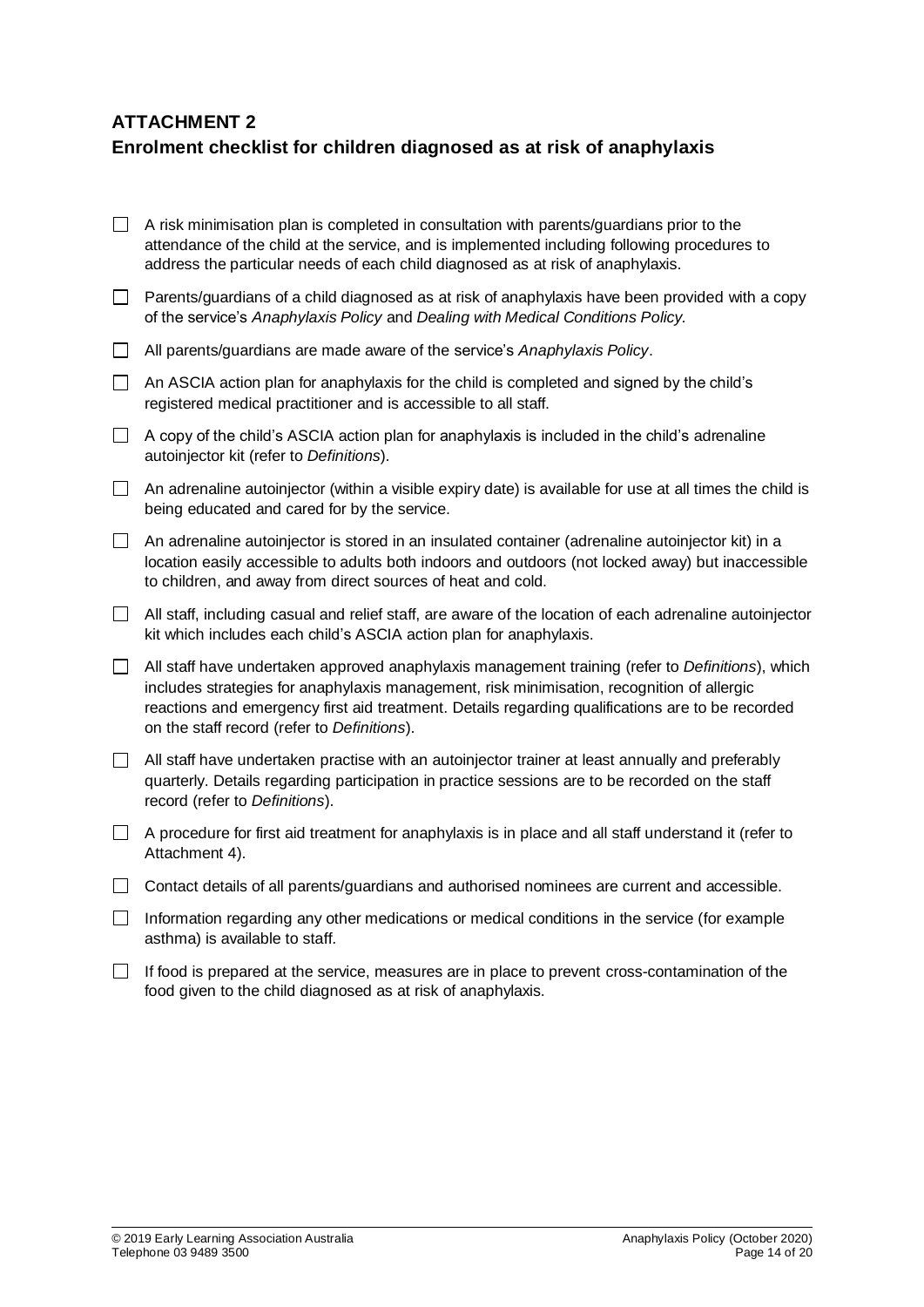## **ATTACHMENT 3 Sample risk minimisation plan**

The following information is not a comprehensive list but contains some suggestions to consider when developing/reviewing your service's risk minimisation plan in consultation with parents/guardians.

**How well has the service planned for meeting the needs of children with allergies and those who have been diagnosed as at risk of anaphylaxis?**

| Who are the children?                                                                                                |              | List names and room locations of each child diagnosed as<br>at risk.                                                                                                                                                                                                                            |
|----------------------------------------------------------------------------------------------------------------------|--------------|-------------------------------------------------------------------------------------------------------------------------------------------------------------------------------------------------------------------------------------------------------------------------------------------------|
| What are they allergic to?                                                                                           | $\perp$      | List all known allergens for each child at risk.<br>List potential sources of exposure to each known allergen<br>and strategies to minimise the risk of exposure. This will<br>include requesting certain foods/items not be brought to<br>the service.                                         |
| Do staff (including casual and<br>relief staff), volunteers and visiting<br>staff recognise the children at<br>risk? | $\mathsf{L}$ | List the strategies for ensuring that all staff, including<br>casual and relief staff, recognise each at risk child, are<br>aware of the child's specific allergies and symptoms and<br>the location of their adrenaline autoinjector kit including<br>their ASCIA action plan for anaphylaxis. |
| Do families and staff know how<br>the service manages the risk of<br>anaphylaxis?                                    |              | Record the date on which each family of a child diagnosed<br>as at risk of anaphylaxis is provided a copy of the service's<br>Anaphylaxis Policy.                                                                                                                                               |
|                                                                                                                      | $\mathsf{L}$ | Record the date that parents/guardians provide an<br>unused, in-date and complete adrenaline autoinjector kit.                                                                                                                                                                                  |
|                                                                                                                      | $\mathsf{L}$ | Test that all staff, including casual and relief staff, know<br>the location of the adrenaline autoinjector kit and ASCIA<br>action plan for anaphylaxis for each at risk child.                                                                                                                |
|                                                                                                                      | ப            | Ensure that there is a procedure in place to regularly<br>check the expiry date of each adrenaline autoinjector.                                                                                                                                                                                |
|                                                                                                                      | $\mathsf{L}$ | Ensure a written request is sent to all families at the<br>service to follow specific procedures to minimise the risk of<br>exposure to a known allergen. This may include strategies<br>such as requesting specific items not be sent to the<br>service, for example:                          |
|                                                                                                                      |              | • food containing known allergens or foods where transfer<br>from one child to another is likely e.g. peanut/nut<br>products, whole egg, sesame or chocolate                                                                                                                                    |
|                                                                                                                      |              | • food packaging where that food is a known allergen<br>e.g. cereal boxes, egg cartons.                                                                                                                                                                                                         |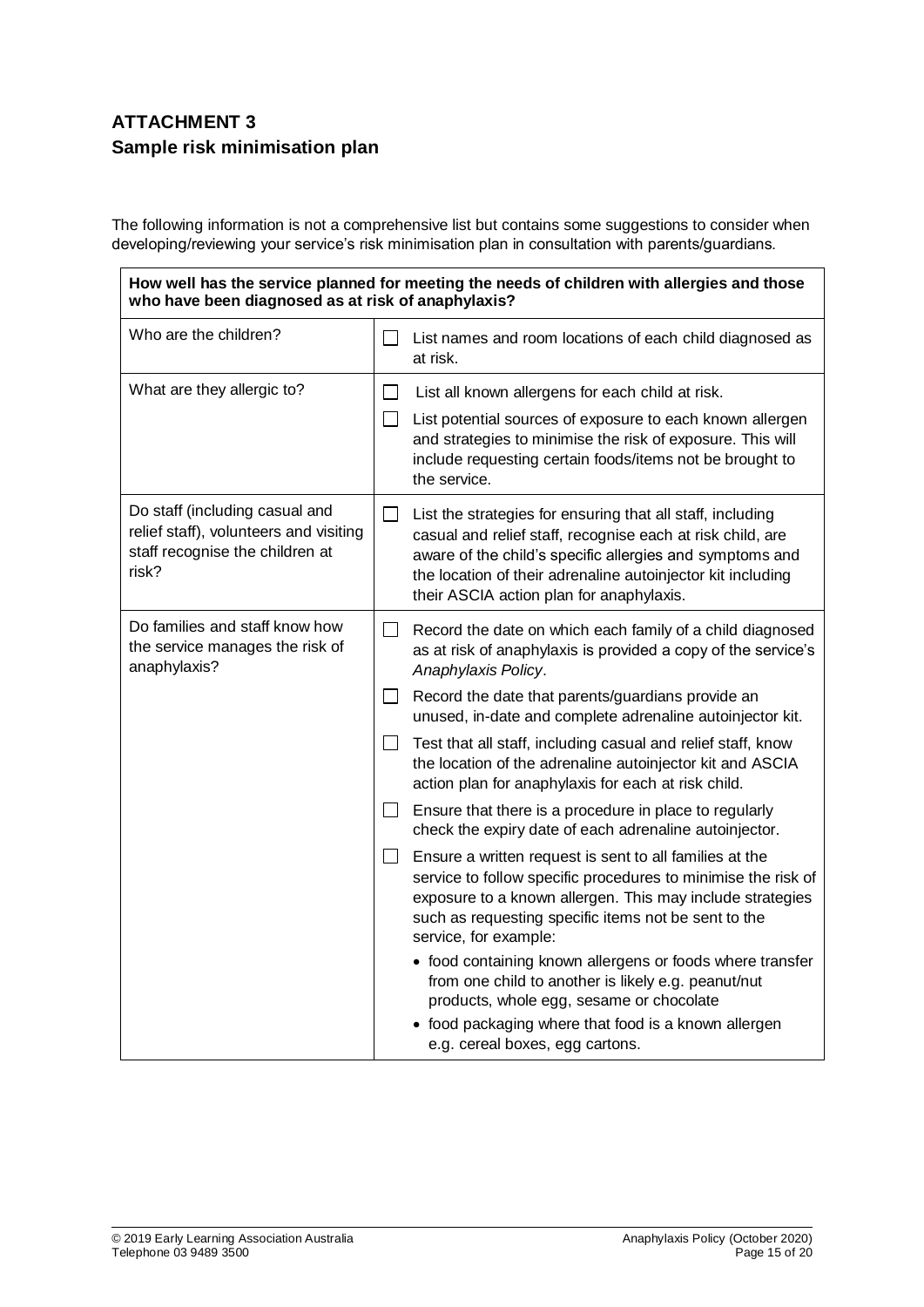|                                                                                                                                                                                                                                                                                                                                                                                                        | $\mathsf{I}$ | Ensure a new written request is sent to all families if food<br>allergens change.                                                                                                                                                                                                                                     |
|--------------------------------------------------------------------------------------------------------------------------------------------------------------------------------------------------------------------------------------------------------------------------------------------------------------------------------------------------------------------------------------------------------|--------------|-----------------------------------------------------------------------------------------------------------------------------------------------------------------------------------------------------------------------------------------------------------------------------------------------------------------------|
|                                                                                                                                                                                                                                                                                                                                                                                                        | $\perp$      | Ensure all families are aware of the service policy that no<br>child who has been prescribed an adrenaline autoinjector<br>is permitted to attend the service without that device.                                                                                                                                    |
|                                                                                                                                                                                                                                                                                                                                                                                                        | $\mathsf{L}$ | Display the ASCIA generic poster Action Plan for<br>Anaphylaxis in key locations at the service and ensure a<br>completed Ambulance Victoria AV How to Call Card is<br>next to all telephone/s.                                                                                                                       |
|                                                                                                                                                                                                                                                                                                                                                                                                        | $\Box$       | The adrenaline autoinjector kit, including a copy of the<br>ASCIA action plan for anaphylaxis, is carried by an<br>educator when a child diagnosed as at risk is taken<br>outside the service premises e.g. for excursions.                                                                                           |
| Has a communication plan been<br>developed which includes<br>procedures to ensure that:                                                                                                                                                                                                                                                                                                                | $\mathsf{L}$ | All parents/guardians are provided with a copy of the<br>Anaphylaxis Policy prior to commencing at<br>[Service Name].                                                                                                                                                                                                 |
| • all staff, volunteers, students<br>and parents/guardians are<br>informed about the policy and<br>procedures for the<br>management of anaphylaxis at<br>[Service Name]<br>• parents/guardians of a child<br>diagnosed as at risk of<br>anaphylaxis are able to<br>communicate with service staff<br>about any changes to the<br>child's diagnosis or anaphylaxis<br>medical management action<br>plan | $\mathsf{L}$ | A copy of this policy is displayed in a prominent location at<br>the service.                                                                                                                                                                                                                                         |
|                                                                                                                                                                                                                                                                                                                                                                                                        | $\Box$       | Staff will meet with parents/guardians of a child diagnosed<br>as at risk of anaphylaxis prior to the child's<br>commencement at the service and will develop an<br>individual communication plan for that family.                                                                                                    |
|                                                                                                                                                                                                                                                                                                                                                                                                        | $\Box$       | An induction process for all staff and volunteers includes<br>information regarding the management of anaphylaxis at<br>the service including the location of adrenaline autoinjector<br>kits, ASCIA action plans for anaphylaxis, risk minimisation<br>plans and procedures, and identification of children at risk. |
| · all staff, including casual, relief<br>and visiting staff, volunteers<br>and students are informed<br>about, and are familiar with, all<br>ASCIA action plan for<br>anaphylaxis and the [Service<br>Name] risk management plan.                                                                                                                                                                      |              |                                                                                                                                                                                                                                                                                                                       |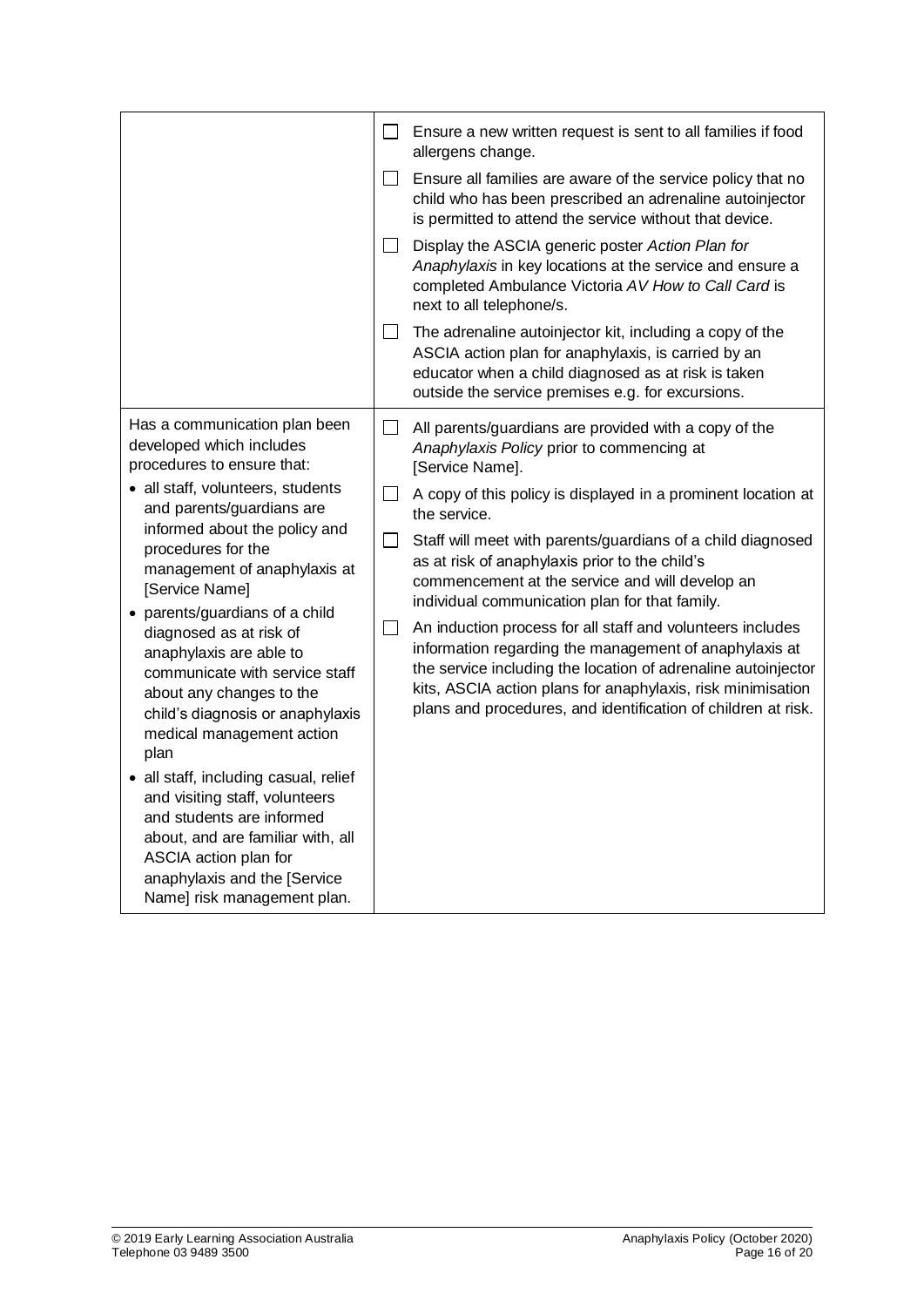| Do all staff know how the service aims to minimise the risk of a child being exposed<br>to an allergen?                                                                                                                                                        |  |  |  |  |
|----------------------------------------------------------------------------------------------------------------------------------------------------------------------------------------------------------------------------------------------------------------|--|--|--|--|
| Think about times when the child could potentially be exposed to allergens and develop appropriate<br>strategies including identifying the person responsible for implementing them (refer to the following<br>section for possible scenarios and strategies). |  |  |  |  |
| Menus are planned in conjunction with parents/guardians of children diagnosed as at risk of<br>$\mathsf{L}$<br>anaphylaxis:                                                                                                                                    |  |  |  |  |
| • Food for the at-risk child is prepared according to the instructions of parents/guardians to<br>avoid the inclusion of food allergens.                                                                                                                       |  |  |  |  |
| • As far as is practical, the service's menu for all children should not contain food with<br>ingredients such as milk, egg, peanut/nut or sesame, or other products to which children are<br>at risk.                                                         |  |  |  |  |
| • The at-risk child should not be given food where the label indicates that the food may contain<br>traces of a known allergen.                                                                                                                                |  |  |  |  |
| Hygiene procedures and practices are followed to minimise the risk of cross-contamination of<br>$\Box$<br>surfaces, food utensils or containers by food allergens (refer to Hygiene Policy and Food Safety<br>Policy).                                         |  |  |  |  |
| Consider the safest place for the at-risk child to be served and to consume food, while ensuring<br>$\Box$<br>they are not discriminated against or socially excluded from activities.                                                                         |  |  |  |  |
| $\Box$<br>Develop procedures for ensuring that each at risk child only consumes food prepared<br>specifically for him/her.                                                                                                                                     |  |  |  |  |
| Do not introduce food to a baby/child if the parents/guardians have not previously given this<br>$\Box$<br>food to the baby/child.                                                                                                                             |  |  |  |  |
| Ensure each child enrolled at the service washes his/her hands upon arrival at the service, and<br>$\Box$<br>before and after eating.                                                                                                                          |  |  |  |  |
| $\Box$<br>Employ teaching strategies to raise the awareness of all children about anaphylaxis and the<br>importance of no food sharing (refer to Definitions) at the service.                                                                                  |  |  |  |  |
| Bottles, other drinks, lunch boxes and all food provided by the family of the at-risk child should<br>be clearly labelled with the child's name.                                                                                                               |  |  |  |  |
|                                                                                                                                                                                                                                                                |  |  |  |  |
| Do relevant people know what action to take if a child has an anaphylactic episode?                                                                                                                                                                            |  |  |  |  |

| $\sigma$ relevant people Know what action to take it a child has an anaphylactic episode: |  |  |
|-------------------------------------------------------------------------------------------|--|--|
|                                                                                           |  |  |

- $\Box$  Know what each child's ASCIA action plan for anaphylaxis contains and implement the procedures.
- □ Know:
	- who will administer the adrenaline autoinjector and stay with the child
	- who will telephone the ambulance and the parents/guardians of the child
	- who will ensure the supervision of other children at the service
	- who will let the ambulance officers into the service and take them to the child.
- $\Box$  Ensure all staff have undertaken approved anaphylaxis management training and participate in regular practise sessions.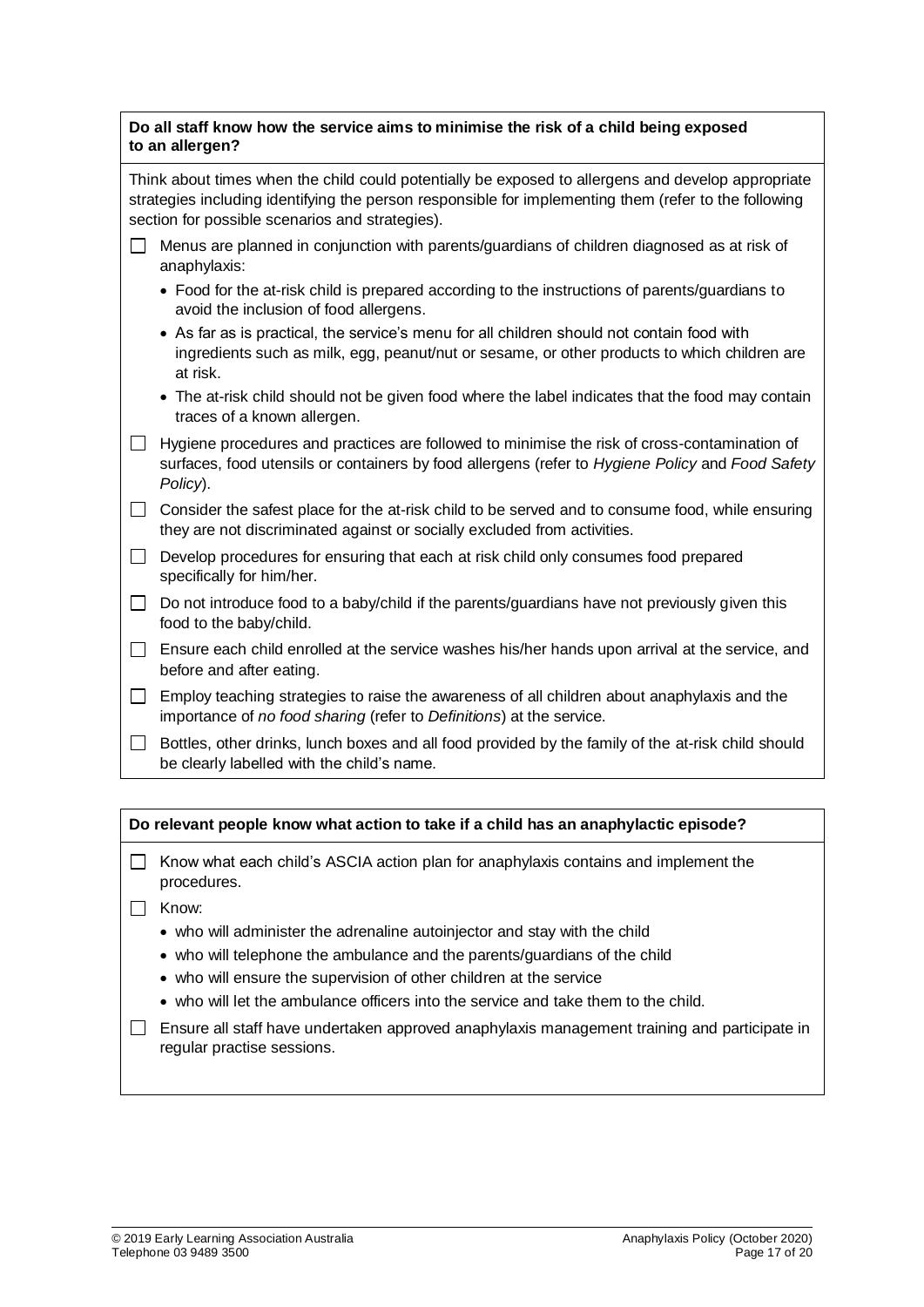### **Potential exposure scenarios and strategies**

#### **How effective is the service's risk minimisation plan?**

 $\Box$  Review the risk minimisation plan of each child diagnosed as at risk of anaphylaxis with parents/guardians at least annually, but always on enrolment and after any incident or accidental exposure to allergens.

| <b>Scenario</b>                                                                                                              | <b>Strategy</b>                                                                                                                                                                                                                                                                                             | Who is<br>responsible?                                 |
|------------------------------------------------------------------------------------------------------------------------------|-------------------------------------------------------------------------------------------------------------------------------------------------------------------------------------------------------------------------------------------------------------------------------------------------------------|--------------------------------------------------------|
| Food is provided by the<br>service and a food allergen is<br>unable to be removed from<br>the service's menu (e.g.<br>milk). | Menus are planned in conjunction with<br>parents/guardians of children diagnosed as<br>at risk, and food is prepared according to<br>the instructions of parents/guardians.<br>Alternatively, the parents/guardians provide<br>all food for the at-risk child.                                              | Cook, Nominated<br>Supervisor and<br>parents/guardians |
|                                                                                                                              | Ensure separate storage of foods<br>containing the allergen.                                                                                                                                                                                                                                                | <b>Approved Provider</b><br>and Cook                   |
|                                                                                                                              | Cook and staff observe food handling,<br>preparation and serving practices to<br>minimise the risk of cross-contamination.<br>This includes implementing good hygiene<br>practices and effective cleaning of surfaces<br>in the kitchen and children's eating area,<br>food utensils and containers.        | Cook, staff and<br>volunteers                          |
|                                                                                                                              | There is a system in place to ensure the<br>child diagnosed as at risk of anaphylaxis is<br>served only food prepared for him/her.                                                                                                                                                                          | Cook and staff                                         |
|                                                                                                                              | A child diagnosed as at risk of anaphylaxis<br>is served and consumes their food in a<br>location considered to be at low risk of<br>cross-contamination by allergens from<br>another child's food. Ensure this location is<br>not separate from all children and allows<br>social inclusion at meal times. | <b>Staff</b>                                           |
|                                                                                                                              | Children are regularly reminded of the<br>importance of not sharing food.                                                                                                                                                                                                                                   | Staff                                                  |
|                                                                                                                              | Children are closely supervised during<br>eating.                                                                                                                                                                                                                                                           | Staff                                                  |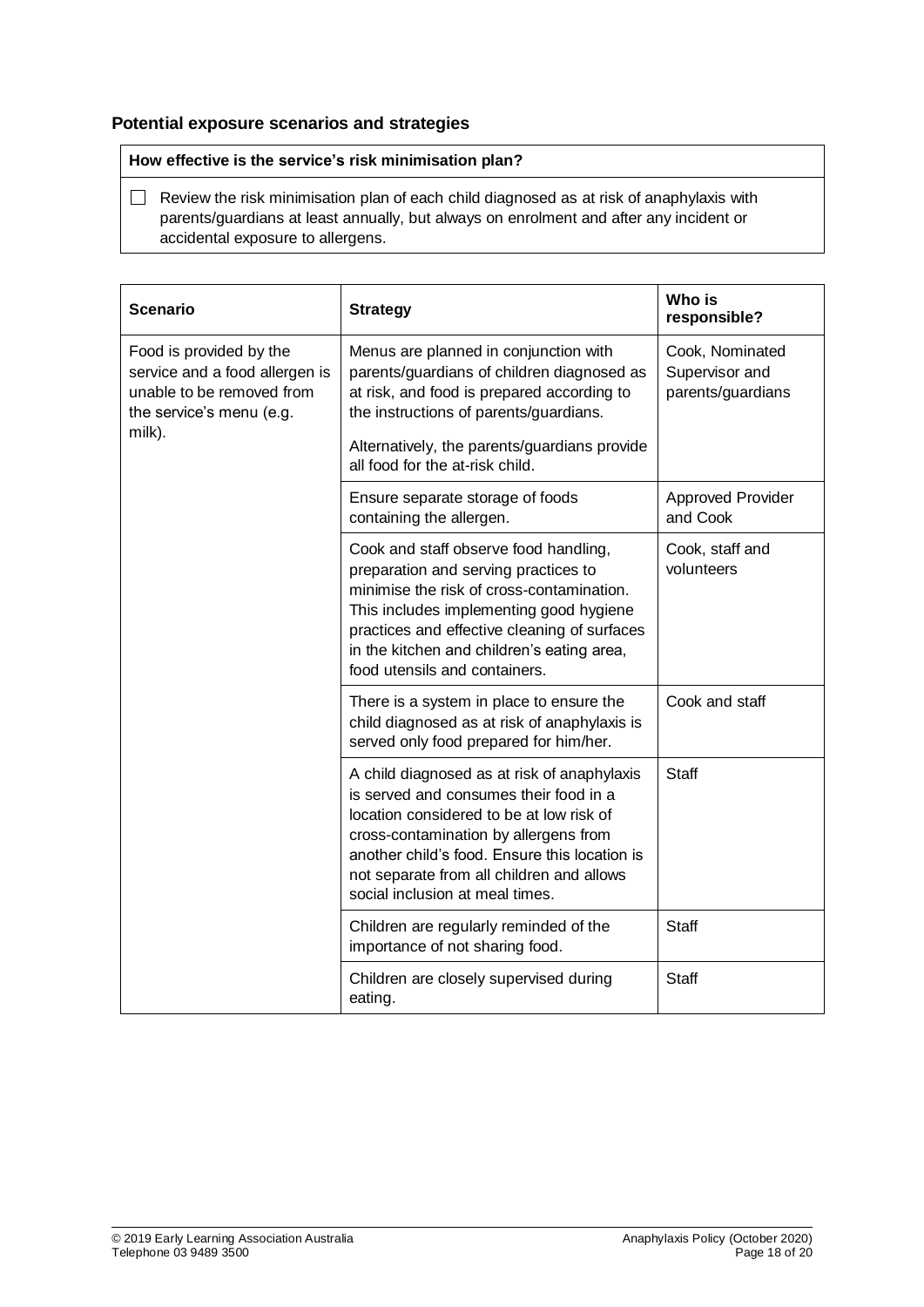| Party or celebration                     | Give parents/guardians adequate notice of<br>the event.                                                                                                                                                                                                                      | Approved Provider,<br>Nominated<br>Supervisor and<br>educators |
|------------------------------------------|------------------------------------------------------------------------------------------------------------------------------------------------------------------------------------------------------------------------------------------------------------------------------|----------------------------------------------------------------|
|                                          | Ensure safe food is provided for the child<br>diagnosed as at risk of anaphylaxis.                                                                                                                                                                                           | Parents/guardians<br>and staff                                 |
|                                          | Ensure the child diagnosed as at risk of<br>anaphylaxis only eats food approved by<br>his/her parents/guardians.                                                                                                                                                             | Staff                                                          |
|                                          | Specify a range of foods that all<br>parents/guardians may send for the party<br>and note particular foods and ingredients<br>that should not be sent.                                                                                                                       | <b>Approved Provider</b><br>and Nominated<br>Supervisor        |
| Protection from insect bite<br>allergies | Specify play areas that are lowest risk to<br>the child diagnosed as at risk and<br>encourage him/her and peers to play in that<br>area.                                                                                                                                     | Educators                                                      |
|                                          | Decrease the number of plants that attract<br>bees or other biting insects.                                                                                                                                                                                                  | <b>Approved Provider</b>                                       |
|                                          | Ensure the child diagnosed as at risk of<br>anaphylaxis wears shoes at all times they<br>are outdoors.                                                                                                                                                                       | Educators                                                      |
|                                          | Respond promptly to any instance of insect<br>infestation. It may be appropriate to request<br>exclusion of the child diagnosed as at risk<br>during the period required to eradicate the<br>insects.                                                                        | Approved<br>Provider/Nominated<br>Supervisor                   |
| Latex allergies                          | Avoid the use of party balloons or latex<br>gloves.                                                                                                                                                                                                                          | Staff                                                          |
| Cooking with children                    | Ensure parents/guardians of the child<br>diagnosed as at risk of anaphylaxis are<br>advised well in advance and included in the<br>planning process. Parents/guardians may<br>prefer to provide the ingredients<br>themselves.<br>Ensure activities and ingredients used are | Approved Provider,<br>Nominated<br>Supervisor and<br>educators |
|                                          | consistent with risk minimisation plans.                                                                                                                                                                                                                                     |                                                                |